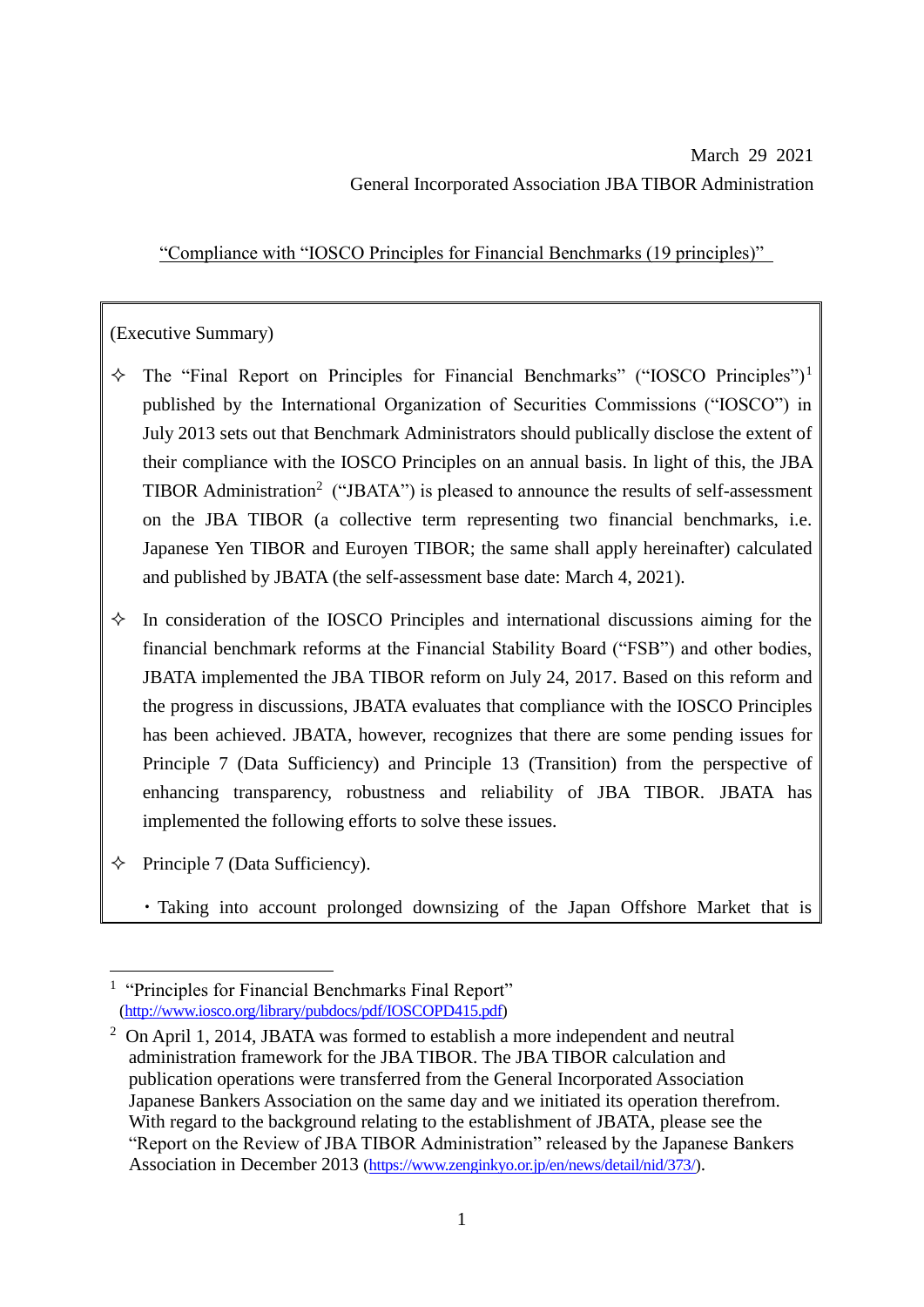underlying market of Euroyen TIBOR, JBATA published a consultative document Approach for Integrating Japanese Yen TIBOR and Euroyen TIBOR<sup>3</sup> on October 2, 2018. On May 30, 2019, JBATA published the result<sup>4</sup> of the consultation stating that it would contemplate further actions while deeming "retaining Japanese Yen TIBOR" as the most likely option of all at this stage, while paying attention to developments in the financial markets and ongoing domestic and international policy discussions, such as those on the cessation of LIBOR. As to the timing of implementation of the option above, the result of consultation noted that JBATA envisioned a preparation period of approximately two years following the permanent cessation of LIBOR.

- In this respect, the Financial Conduct Authority (FCA) made the announcement relating to the future cessation and loss of representativeness of the LIBOR benchmarks on March 5, 2021 and, thereby, it clarified that the timing when LIBOR settings will either permanently cease to be published or become non-representative may differ depending on currencies and tenors 5 . JBATA currently considers that the timing of "permanent cessation of LIBOR" described in the result of 1st public consultation means "permanent cessation or loss of representativeness of LIBOR's all currencies and tenors  $(35 \text{ types})^6$ ."
- In view of the above, JBATA expects that the timing of implementing Retaining Japanese Yen TIBOR, if adopted, would be at the end of December 2024<sup>7</sup>. In the future, JBATA will plan to seek comments on whether to implement Retaining Japanese Yen

http://www.jbatibor.or.jp/english/news/20181002\_tibor\_1st\_consultation\_extension.html <sup>4</sup> Result of public consultation: 1st Consultative Document / Approach for Integrating Japanese Yen TIBOR and Euroyen TIBOR

http://www.jbatibor.or.jp/english/news/consultative%20document.html

 $\overline{a}$ 

<sup>5</sup> FCA announced that each LIBOR setting would either permanently cease or become non-representative according to the following timing:

 immediately after June 30, 2023, for the overnight, 1-month, 3-month, 6-month and 12-month US dollar LIBOR settings;

immediately after December 31, 2021 for the other LIBOR settings.

(https://www.fca.org.uk/news/press-releases/announcements-end-libor)

 $6$  This is when the publication of LIBOR based on the current methodology referencing rates provided by panel banks (panel-based LIBOR) will either permanently cease to be published or become non-representative, and this is not the timing when publication of "Synthetic LIBOR" will cease.

 $<sup>7</sup>$  This statement should not be read as announcing that the Euroyen TIBOR benchmark has</sup> ceased, or will cease (at the end of December 2024), to be provided permanently or indefinitely, including for the purposes of language adopted by ISDA.

<sup>3</sup> [1st Consultative Document] Approach for Integrating Japanese Yen TIBOR and Euroyen **TIBOR**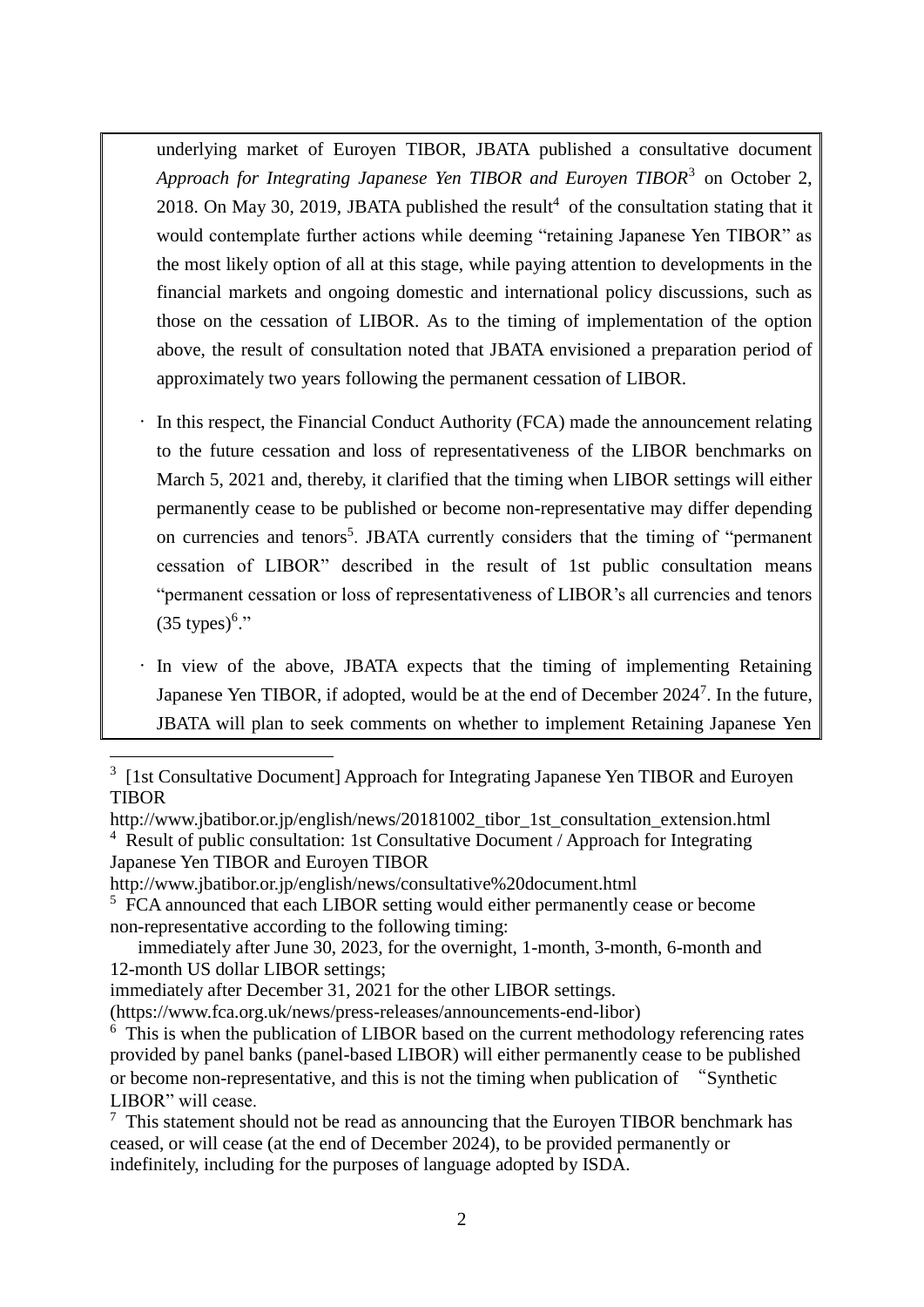TIBOR, the specifics of the reform and timing through public consultation.

 $\Diamond$  Principle 13(Transition)

- ・For the purpose of considering process and policy for identifying appropriate alternative benchmarks in the event that the IBORs including JBA TIBOR cannot be used or its publication is suspended and transitioning to those alternative benchmarks, JBATA is following status of the study on transitioning to JPY risk-free rate to participate in "Cross-Industry Committee on Japanese Yen Interest Rate Benchmarks" which was established on August 1, 2018 by the Bank of Japan as observer. JBATA is also following status of the study on ongoing international discussions for financial benchmark reform by the International Swaps and Derivatives Association (ISDA) and other organizations to assume the robustness of a contract under the fallback plan in the event of permanent cessation of the IBORs publication<sup>8</sup>. Based on those status of discussions, JBATA developed the process and policy for the transition on March 19, 2020<sup>9</sup>. JBATA will also continue its consideration for identifying appropriate alternative benchmarks, drawing on the discussions on other IBORs. In the future, JBATA will conduct a public consultation and outreach to relevant parties in order to address these issues.
- $\Box$   $\cdot$  Note that this assessment result reports the extent of the JBA TIBOR's compliance with the IOSCO Principles as of the base date and does not assure that it will remain unchanged going forward. Taking into consideration that the extent of compliance is subject to changes according to, among other things, changes in an environment of the JBA TIBOR's underlying market, JBATA will not only work on the challenges discussed above but also conduct a periodic self-assessment on an annual basis pursuant to the IOSCO Principles and will continue to take appropriate actions in order to comply with the IOSCO Principles as well as to maintain and enhance the transparency, robustness and reliability of the JBA TIBOR.

 $\overline{a}$ <sup>8</sup> ISDA implemented public consultation from July 12,2018 to October 22,2018 on technical issues related to new benchmark fallbacks for derivatives contracts that reference certain interbank offered rates (IBORs). ISDA published Preliminary Results of the consultation on November 27,2018 and final results on December 20,2018.

https://www.isda.org/a/WVEME/ISDA-Publishes-Final-Results-of-Benchmark-Fallback-Con sultation-FINAL.pdf

<sup>9</sup> Compliance with "IOSCO Principles for Financial Benchmarks(19 Principles)" http://www.jbatibor.or.jp/english/news/Compliance\_with\_IOSCO\_19principles\_2019.html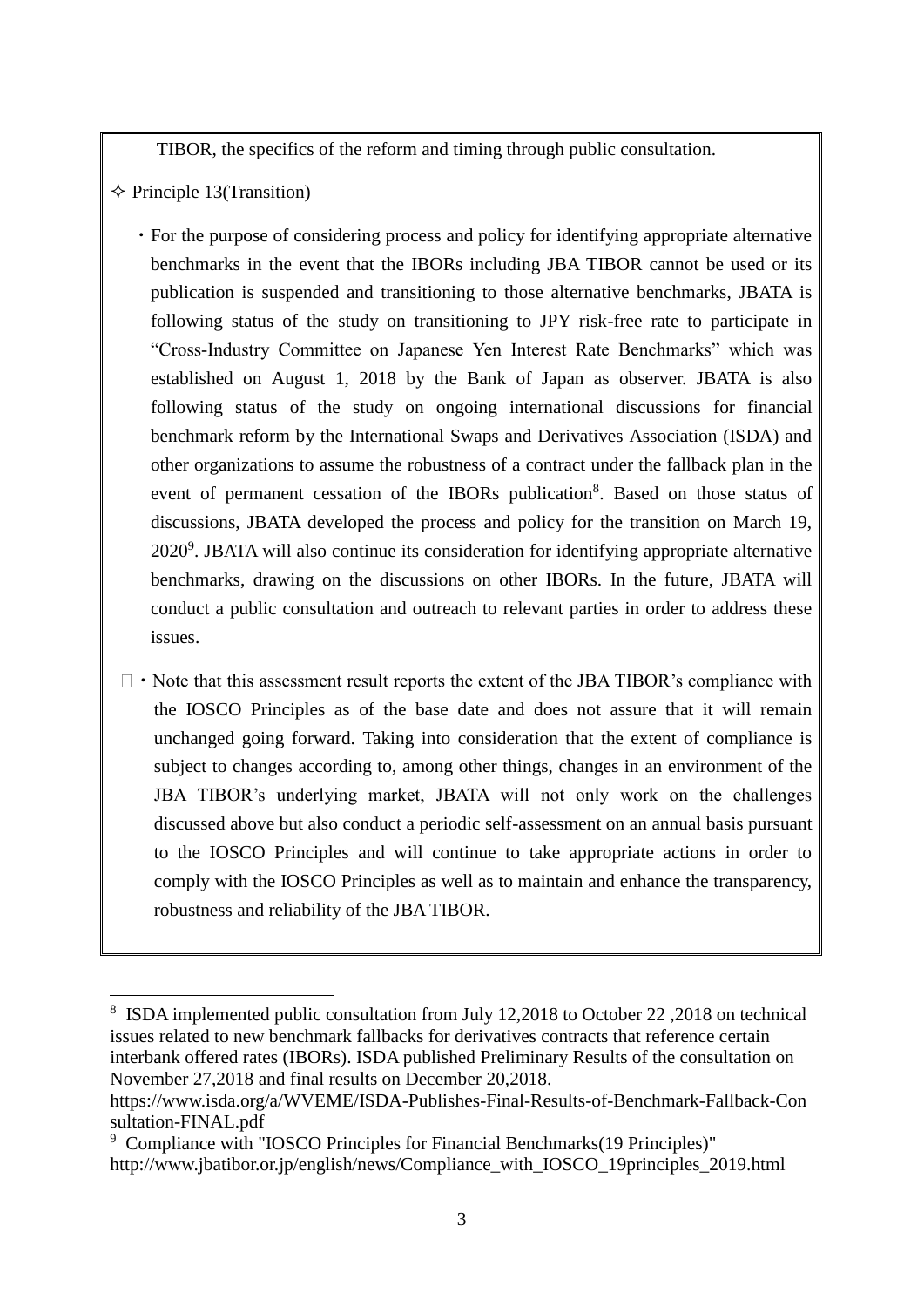<Compliance with the IOSCO Principles>

- $\diamond$  Governance
	- $\triangleright$  Principle 1 Overall Responsibility of the Administrator

The JBA TIBOR is a benchmark for short-term Japanese yen interest rates calculated and published by JBATA and is widely used as a representative benchmark for Japanese yen.

JBATA assumes overall responsibility for the JBA TIBOR administration, including the definition of the JBA TIBOR, processes for determining benchmark and its governance arrangements. In addition, such processes and arrangements are prescribed in the JBA TIBOR Operational Rules and the JBA TIBOR Code of Conduct (hereinafter collectively referred to as "JBA TIBOR Operational Rules, etc.") and are published on the JBATA's website.

JBATA is designated as a specified financial benchmark administrator under the revised Financial Instruments and Exchange Act ("Act") which took effect in May 2015 and is subject to regulation and supervision under the Act. Pursuant to the Act which reflects the IOSCO Principles and requires specified financial benchmark administrators to develop "operational rules", JBATA developed the JBA TIBOR Operational Rules, etc. and obtained approval from the Financial Services Agency of Japan ("FSA") on November 26, 2015 (and started their application on the same day).

Subsequently, JBATA partially revised the JBA TIBOR Operational Rules, etc. as part of the JBA TIBOR reform, and obtained approval for such revisions from the FSA on February 20, 2017 (and started their application from July 24, 2017).

 $\triangleright$  Principle 2 Oversight of Third Parties

The following third parties are related to the calculation and publication of the JBA TIBOR. The JBA TIBOR Operational Rules, etc. and the Guidelines on Outsourcing JBA TIBOR Calculation/Publication Operations ("Outsourcing Guidelines") stipulate policies and procedures for JBATA's management or supervision of such third parties and the following steps have been taken.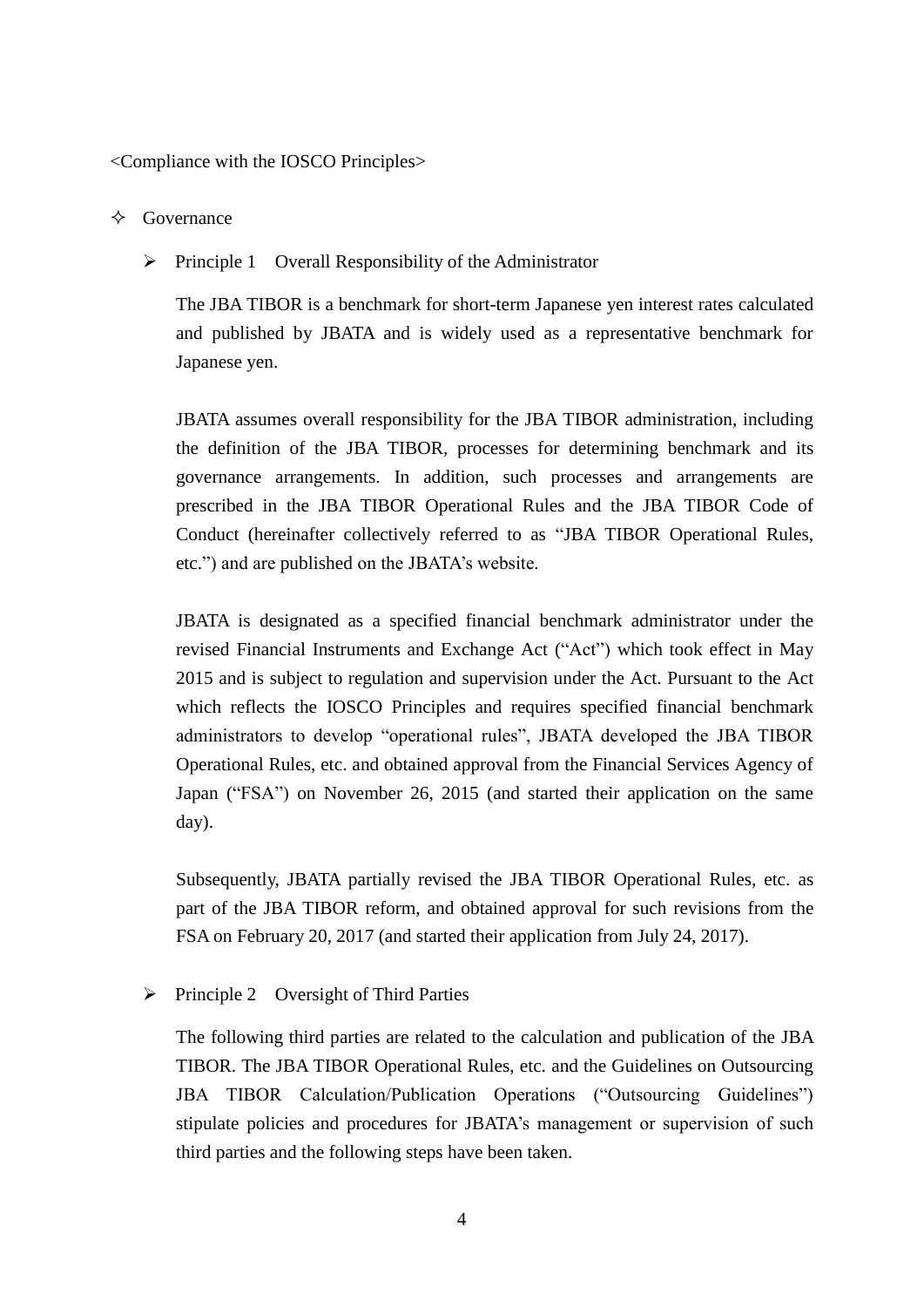$\checkmark$  Reference banks

References banks are supervised through monitoring in accordance with the JBA TIBOR Code of Conduct as described below.

- $\blacksquare$  Monitoring of submission rates
- **Monitoring of the establishment of internal rules**
- $\blacksquare$  Monitoring of the implementation of in-house training
- $\blacksquare$  Monitoring of the results of internal and external audits
- On-site monitoring of the extent of compliance with the Code of Conduct
- $\checkmark$  Service provider (SoftBank Corp.)

Policies and procedures for the management or supervision of the operations outsourced to SoftBank Corp. which is the service provider are set out in the JBA TIBOR Operational Rules, the Outsourcing Guidelines and the Outsourcing Agreement. JBATA is supervising SoftBank Corp. through monitoring and other activities as follows:

- Review of rate calculations and permission of rate publications by JBATA
- $\blacksquare$  Submission of reports regarding the execution of operations (quarterly)
- On-site monitoring of the implementation of outsourced services and the establishment of processes and procedures for outsourced services
- **Monitoring of record keeping of documents**
- $\checkmark$  Backup organization (Osaka Bankers Association)

 The operations outsourced to the Osaka Bankers Association which is the backup organization are provided in the JBA TIBOR Operational Rules, the Outsourcing Guidelines and the Agreement on Outsourced Operations. The Osaka Bankers Association is supervised through monitoring and other activities as follows:

- Submission of reports regarding the execution of operations (quarterly)
- **Monitoring of the status of recordkeeping of documents**
- $\triangleright$  Principle 3 Conflicts of Interest for Administrators

JBATA has established the JBA TIBOR Operational Rules, etc. and the Conflict of Interest Management Policy identifying conflicts of interest that may arise in the course of the JBA TIBOR administration and stipulating measures to manage and mitigate such conflicts of interest as described below. JBATA also posts these rules and policy on its website and takes these measures.

 The majority of JBATA's Board members shall be elected from those persons who do not work for or belong to financial institutions.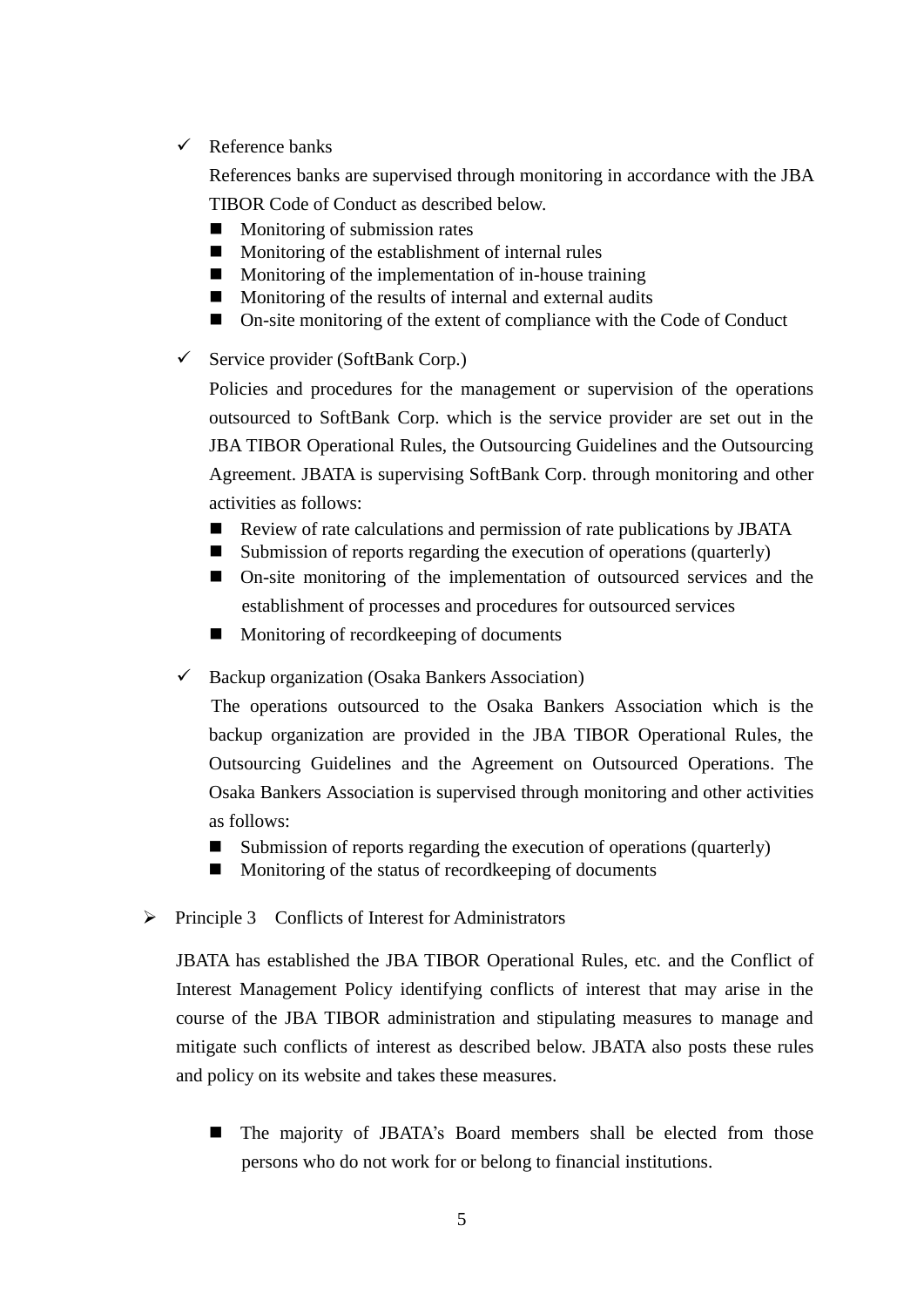- Members of the JBA TIBOR Oversight Committee (hereinafter referred to as "Oversight Committee") shall be elected from those persons who do not work for or belong to financial institutions.
- Revision of the JBA TIBOR's definition and other similar matters shall be reviewed by the Oversight Committee.
- In order to ensure the soundness of rate submissions by reference banks, a code of conduct shall be developed, reference banks shall establish an internal framework and JBATA shall review the extent of their compliance with such a framework.
- Ensure that an appropriate operational framework is established by, for example, limiting the scope of operations outsourced to the service provider to simple tasks associated with aggregation, calculation and publication.
- Publicly disclose those documents (including relevant policies and procedures and audit results) that are considered to be important from the perspectives of managing conflicts of interest or ensuring the benchmark transparency. (If it is considered that any individual conflicts of interest should be disclosed to users of the JBA TIBOR, they will be deliberated by the Oversight Committee to consider whether they need to be disclosed, and be published if determined by the Board of Directors to do so.)
- For matters relating to conflicts of interest, information shall be handled in a strict and fair manner to ensure thorough information security management appropriate to each case (including appropriate management of entry/exit into/from the JBATA's office which is physically separated). JBATA shall take appropriate approaches to related parties in order to ensure that they will take sufficient measures to manage conflicts of interest in a timely and appropriate manner and to consider establishing procedures for appropriately managing exchange of information between particularly those who are engaged in activities which give rise to the risk of conflicts of interest.
- Executives and employees of JBATA and respective members of the JBA TIBOR Planning Committee (hereinafter referred to as "Planning Committee"), the JBA TIBOR Administration Committee (hereinafter referred to as "Administration Committee") and the Oversight Committee shall not leak any classified information obtained with respect to JBATA's operations to any third parties.
- Executives and employees of JBATA and respective members of the Planning Committee, the Administration Committee and the Oversight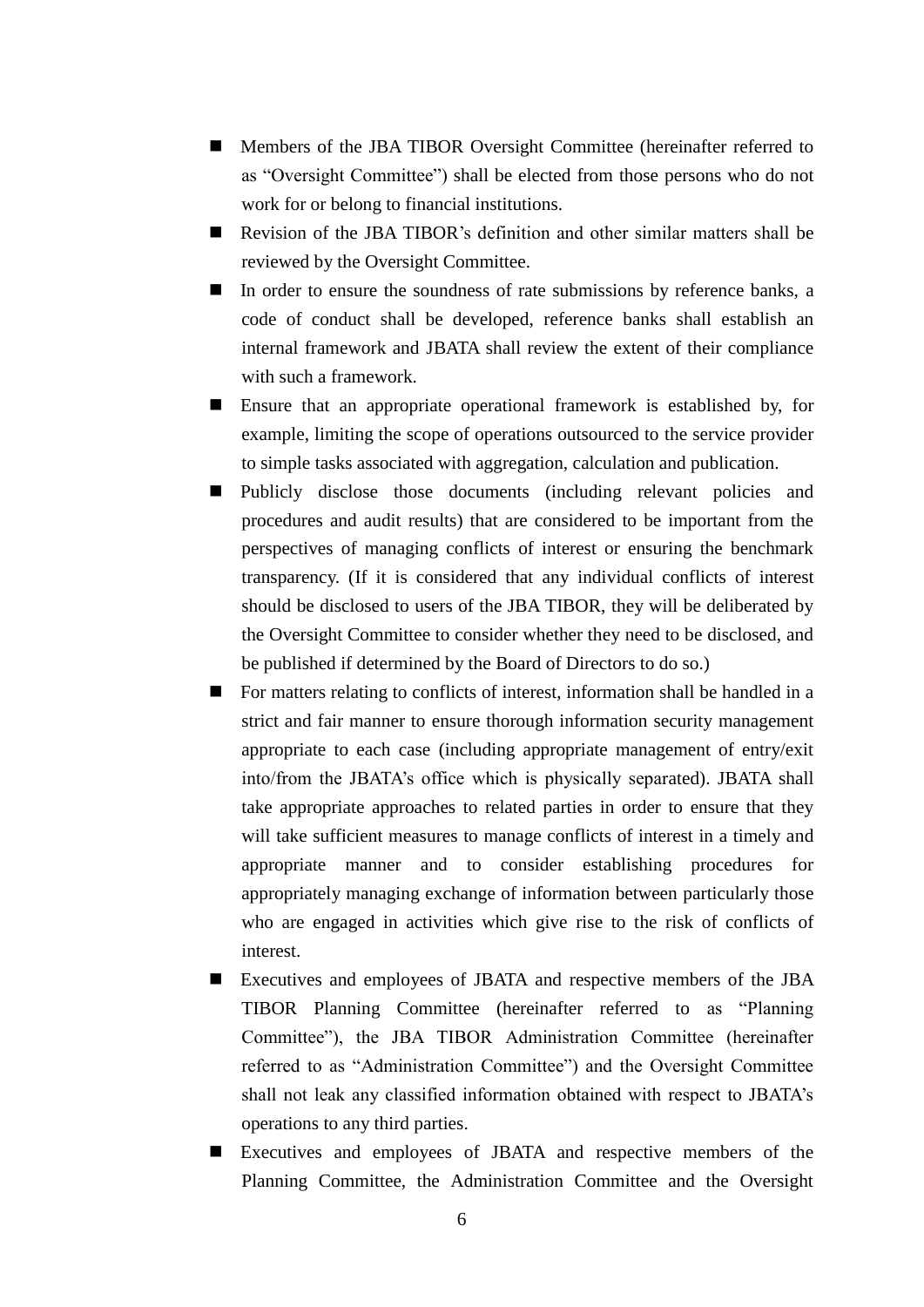Committee shall not use information obtained about the operations for the benefit of themselves or third parties.

- JBATA shall establish a whistleblowing system in order to detect at an earlier stage manipulation or fraudulent act in relation to the JBA TIBOR.
- JBATA shall ensure that compensation arrangements for its executives and employees and committee members are designed and implemented in a manner that gives a sufficient consideration to risk management and compliance aspects in order to avoid incentivizing the JBA TIBOR manipulation. Examples for such an action are to prohibit linking the compensation arrangement to the level of the JBA TIBOR.

In addition, the Oversight Committee which is exclusively comprised of experts who do not work for or belong to financial institutions (e.g. lawyers, CPAs and academics) assesses, through periodic monitoring, whether the above measures for managing conflicts of interest need to be reviewed, and performs the review (Between February and March every year).

Furthermore, statements of whether the Board members and the Oversight Committee members have conflicts of interest are collected from all of them and published on the JBATA's website, disclosing information on the management of conflicts of interest, together with relevant rules, to users and related authorities.

 $\triangleright$  Principle 4 Control Framework for Administrators

JBATA assumes overall responsibility for the integrity of the calculation and publication of the JBA TIBOR and has in place a governance framework needed to ensure the integrity and transparency of the benchmark administration.

The Board of Directors is formed as a decision-making body of JBATA. As prescribed by the JBA TIBOR Operational Rules, the majority of its members are being elected from the persons other than those who are working for or belonging to financial institutions.

Under the Board of Directors, the Oversight Committee is formed so that it is exclusively comprised of experts who do not work for or belong to financial institutions (e.g. lawyers, CPAs and academics) and has a high level of independence. This committee reviews the appropriateness of the benchmark administration and provides recommendations to the Board of Directors on remedial measures.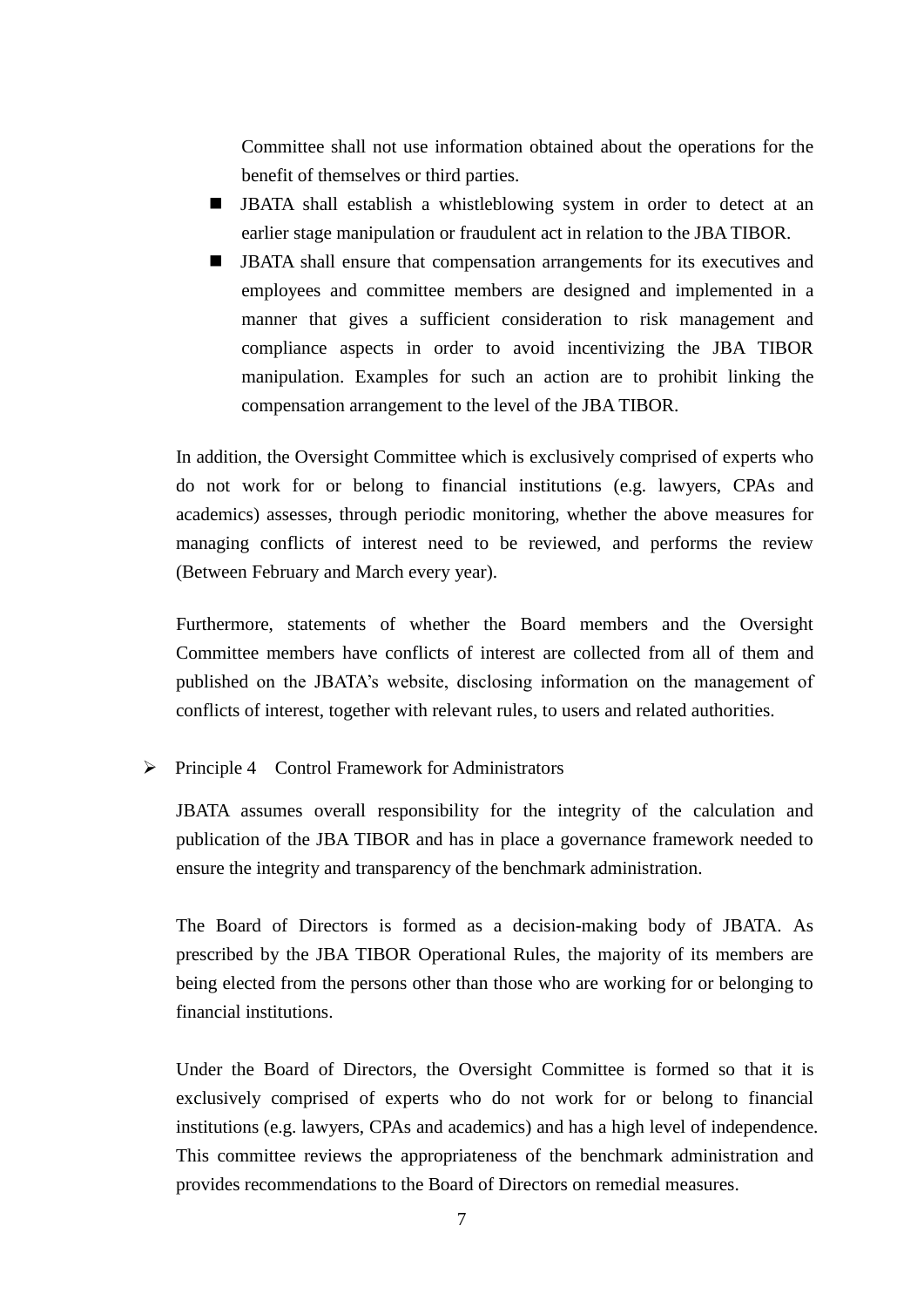Furthermore, JBATA has in place a whistleblowing framework in order to detect at an earlier stage manipulation or fraudulent act in relation to the JBA TIBOR as well as the Code of Conduct which sets out, among other things, rate submission rules to be abided by reference banks and frameworks which need to be established by reference banks. JBATA discloses the Code of Conduct on its website and it has been implemented.

JBATA supervises references banks by monitoring their compliance with the Code of Conduct as described below.

- $\blacksquare$  Monitoring of submission rates
- **Monitoring of the establishment of internal rules**
- $\blacksquare$  Monitoring of the implementation of in-house training
- **Monitoring of the results of internal and external audits**
- On-site monitoring of the extent of compliance with the Code of Conduct

The above control framework is stipulated in the Operational Rules, which is disclosed on the JBATA's website.

 $\triangleright$  Principle 5 Internal Oversight

The Operational Rules provide that the Oversight Committee which is exclusively comprised of experts who do not work for or belong to financial institutions (e.g. lawyers, CPAs and academics) shall carry out assessment of the appropriateness of the JBATA TIBOR administration framework and shall provide recommendations on remedial measures to the Board of Directors. The Oversight Committee has been implementing such rules.

More specifically, the Oversight Committee carries out assessment of the appropriateness and provides recommendations on remedial measures to the Board of Directors with respect to the following matters.

- Matters relating to the management of conflicts of interest in operating the JBA TIBOR
- Matters relating to response to comments and complaints, etc. from authorities and third parties relevant to the JBA TIBOR operation
- Matters relating to periodic assessments of the adequacy and appropriateness of the Code of Conduct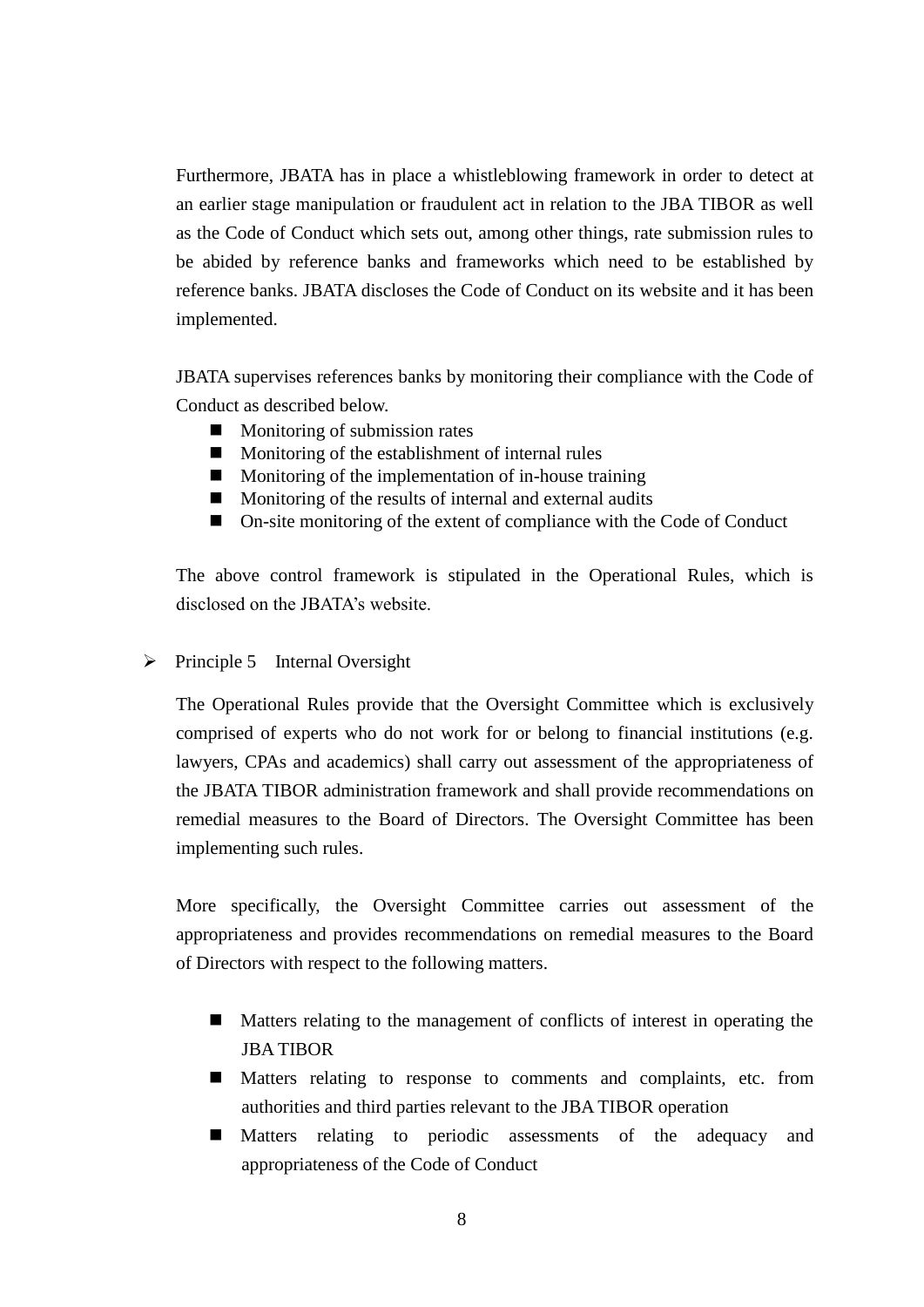- Matters relating to monitoring of the extent of reference banks' compliance with the Code of Conduct and monitoring of rate submission (including monitoring of the status of establishing internal policies and procedures, the status of implementing internal training, results of internal and external audits and rate submission)
- Matters relating to establishment, revision, and termination of policies and procedures on the JBA TIBOR (including revisions to the JBA TIBOR Operational Rules, etc.)
- Matters relating to review of JBATA's internal audit plan and audit results
- Matters relating to penalties or other similar actions imposed on reference banks

The term of the Oversight Committee members is two years (which may be extended up to four terms, in principle). They are elected by the Board of Directors.

When replacing a member, a replacement shall be elected from experts who are well-versed and well-experienced in the fields of financial economy, law and financial accounting, etc., who are capable of independently reviewing the appropriateness of conducting specified financial benchmark administration activities and if necessary, of providing recommendation to the Board of Directors, and who do not work for or belong to financial institutions.

### $\Diamond$  Ouality of the Benchmark

#### $\triangleright$  Principle 6 Benchmark Design

"Underlying interest" which JBA TIBOR seeks to measure is indicated explicitly by, among other things, the name of the benchmark as described in Article 1 of the Operational Rules (i.e. "JBA TIBOR (Tokyo Interbank Offered Rate))" and by the definition prescribed in Article 4 (i.e. "rate which reference banks deem as prevailing market rates, assuming transactions between prime banks on the Japan unsecured call market (the Japan Offshore Market in case of the Euroyen TIBOR) as of 11:00 a.m."), and JBA TIBOR is calculated as the simple average of interest rates submitted by reference banks which excludes two highest quotes and two lowest quotes from reference banks.

In order to ensure appropriate rate submission based on the definition of the JBA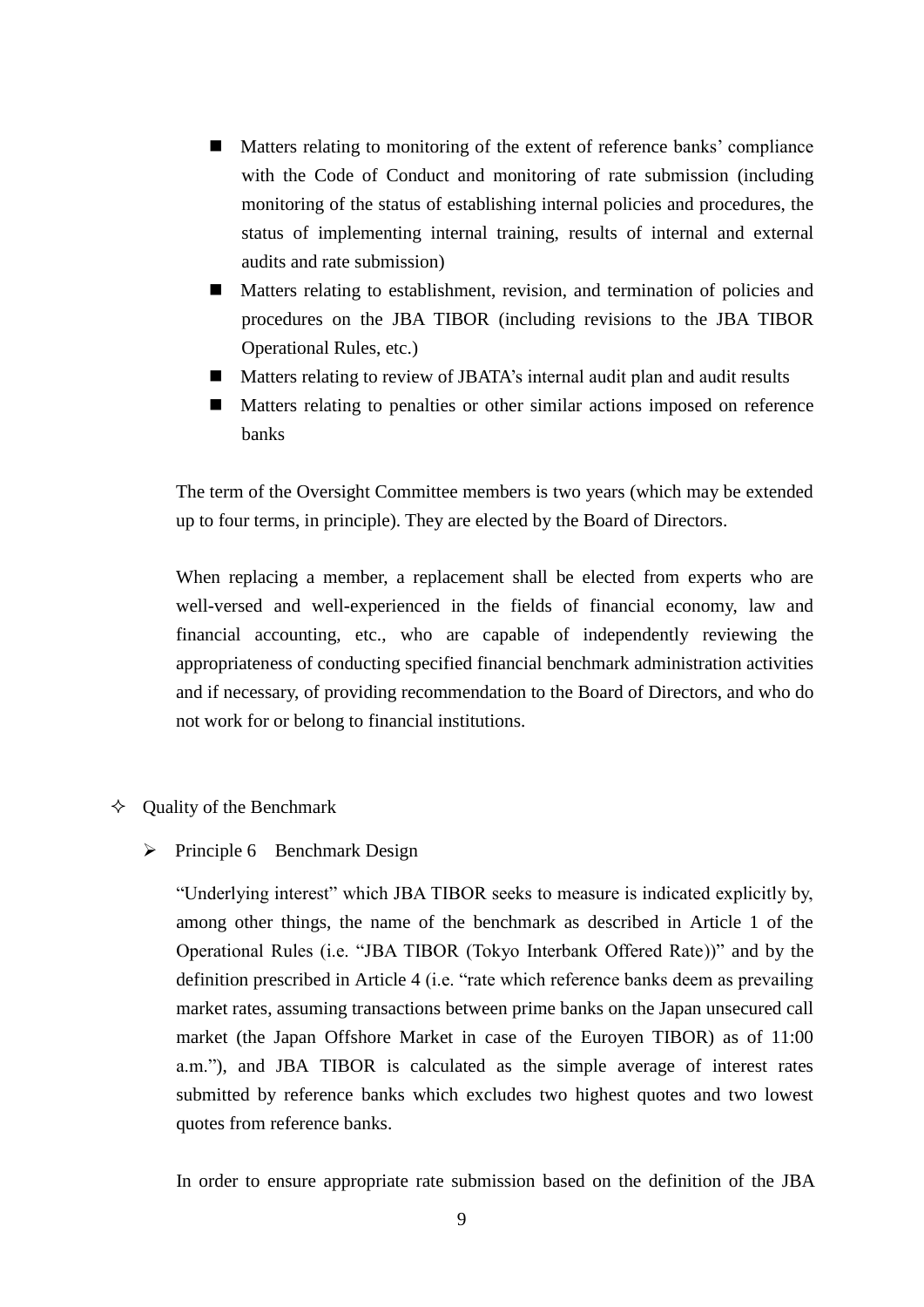TIBOR by reference banks, JBATA has established, disclosed on its website and implemented the Code of Conduct which sets out, among other things, rate submission rules to be abided by reference banks, frameworks which need to be established by reference banks and other relevant matters.

As part the JBA TIBOR reform efforts, the Code of Conduct was partially revised on February 20, 2017 (and took place on July 24, 2017). With this revision, in particular, the waterfall methodology was introduced, standardizing and clarifying the calculation and determination process of reference banks' submission rates, with a view to realizing a benchmark that is "better anchored in actual transactions". Since July 24, 2017, reference banks are calculating and determining their submission rates using a calculation method that does not give rise to arbitrariness in accordance with the waterfall methodology (see Appendix for details of the waterfall methodology).

Furthermore, in order to ensure reference banks' compliance with the Code of Conduct, reference banks are obliged to conduct external and internal audits on an annual basis, in principle, and are required to report the audit results which are escalated to the Oversight Committee to assess their appropriateness.

Starting from April 2015, the Oversight Committee performs monitoring to ensure that JBA TIBOR appropriately reflects "underlying interest" which it seeks to measure by comparing data of interbank transactions in the Japan unsecured call market (or data of interbank transactions in the Japan Offshore Market in the case of Euroyen TIBOR) collected from reference banks with each reference bank's submission rates.

To make the benchmark design of the JBA TIBOR more appropriate, JBATA has taken the following actions, including the JBA TIBOR reform.

(1) Introduction of minimum data criteria

The Code of Conduct partially amended on July 4, 2014 (and applied from October 6, 2014) stipulates that where unsecured call transactions ("Euroyen transactions" in case of Euroyen TIBOR) between prime banks are observable, reference banks must take such transactions into consideration.

(2) Clarification of criteria for use of expert judgment

For clarification, the Code of Conduct partially amended on July 4, 2014 (and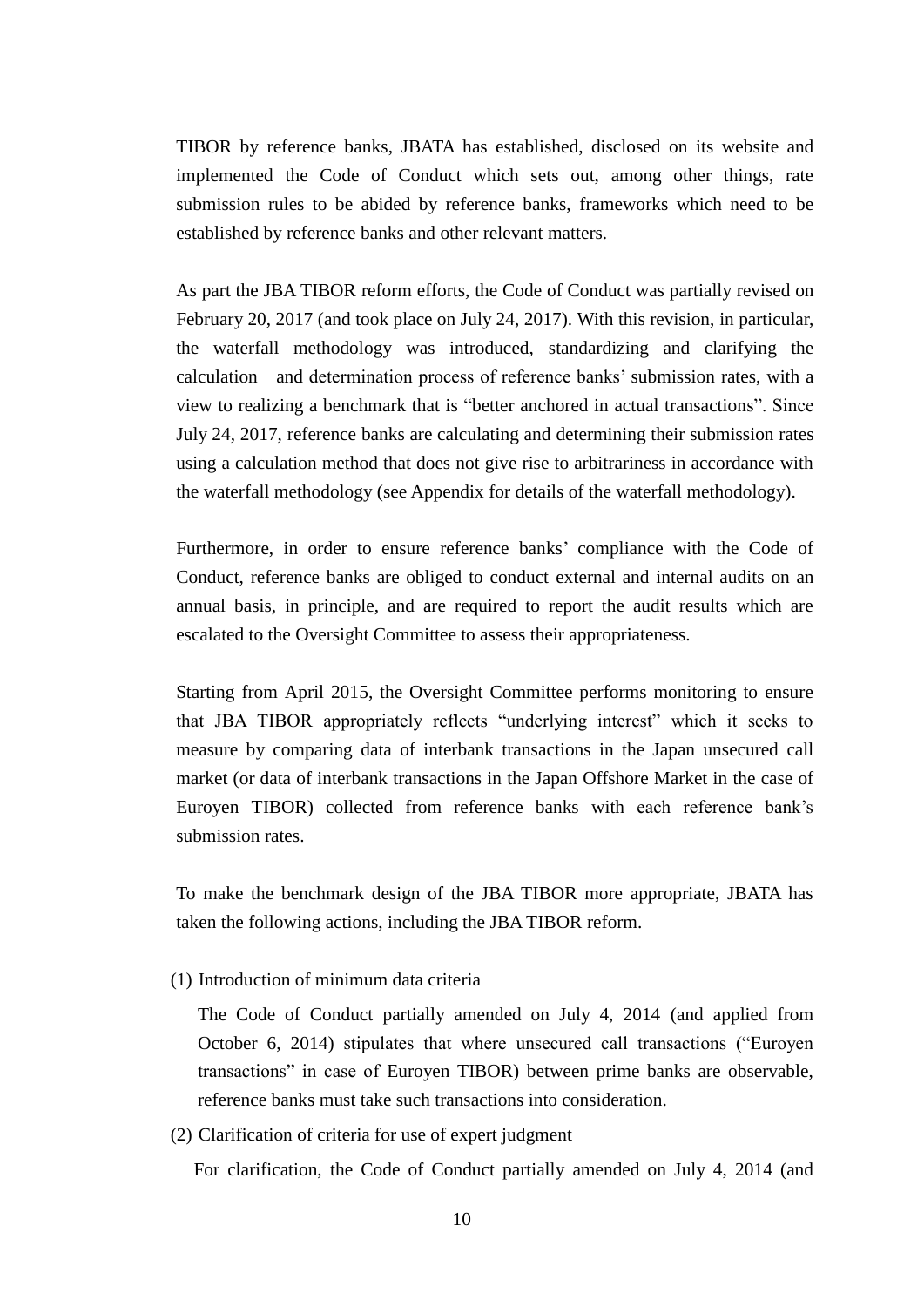applied from October 6, 2014) sets out specific criteria for the use of expert judgment.

(3) Clarification of the procedure for overseas financial institutions to apply for a reference bank and the selection procedure

The Operational Rules were partially revised on March 2, 2015 (and applied from April 1, 2015), stipulating that when the applying bank is located in a jurisdiction outside Japan, any issues which may arise from its location should be considered in the selection process.

(4) Standardization and clarification of the processes for calculating and determining reference banks' submission rates through implementation of the JBA TIBOR reform

In order to make the JBA TIBOR a benchmark that is "better anchored in actual transactions", the Code of Conduct was partially amended on February 20, 2017 (and applied from July 24, 2017), standardizing and clarifying the processes for calculating and determining reference banks' submission rates.

In particular, the waterfall methodology which applies prioritization when referencing actual transaction data (i.e. places the highest priority on the underlying market data, followed by data of those relevant markets highly similar to the underlying market) was introduced, and reference banks are calculating and determining their submission rates using a calculation method that does not give rise to arbitrariness since July 24, 2017.

#### Principle 7 Data Sufficiency

In the Code of Conduct which was partially amended on February 20, 2017 (and was applied from July 24, 2017) for the JBA TIBOR reform, the waterfall methodology has been introduced to standardize and clarify the calculation and determination process of reference banks' submission rates, aiming to realize benchmarks that are "better anchored in actual transactions". In accordance with this amendment, reference banks have started to calculate and determine their submission rates using a calculation method based on the waterfall methodology that does not give rise to arbitrariness since July 24, 2017.

The waterfall methodology applies a calculation method that is based on actual transaction data of the underlying market and other relevant data as shown below, and that avoids arbitrariness. Particularly in the following  $\mathbb D$  to  $\mathbb G$ , the use of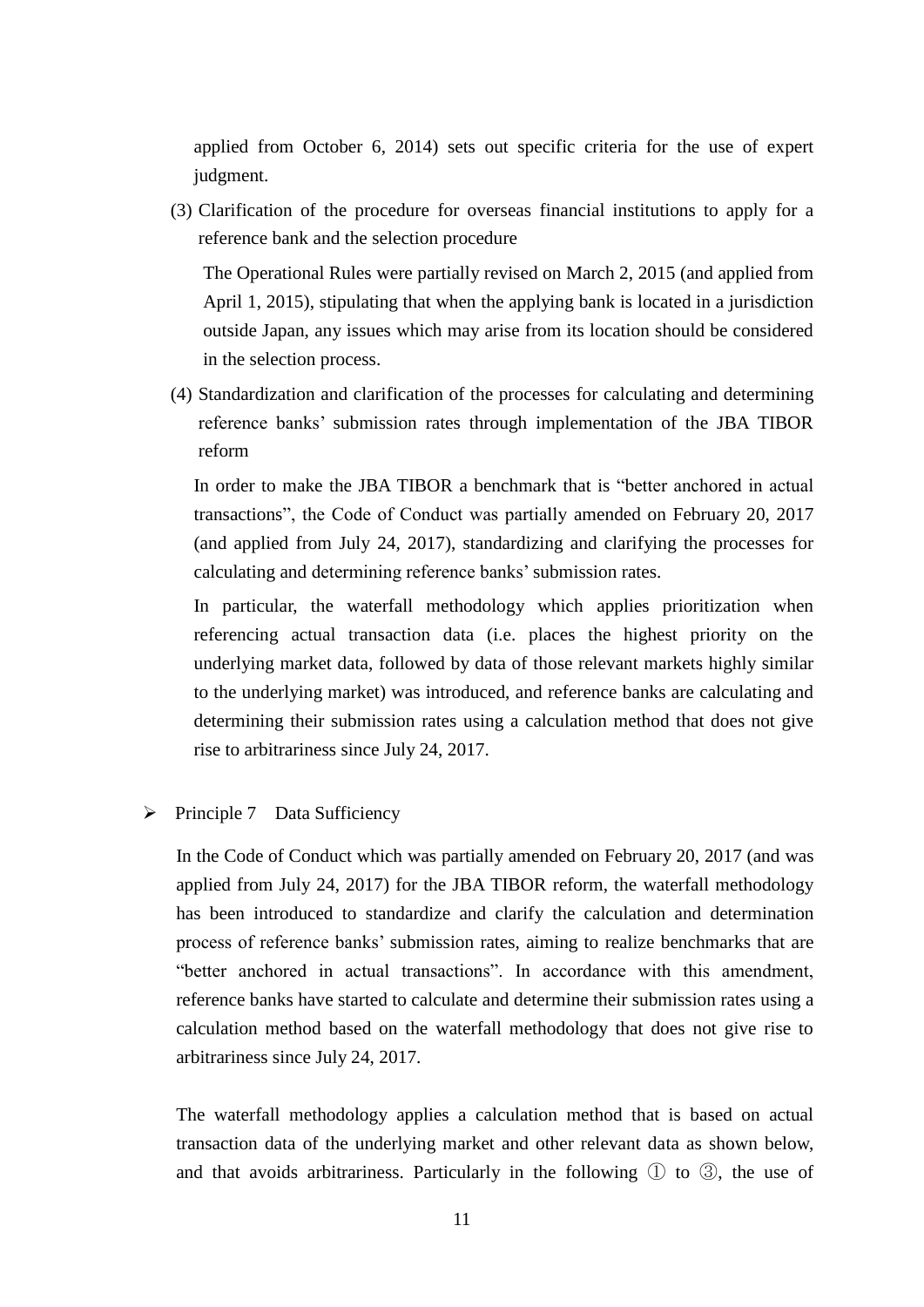expert judgment is completely removed (see Appendix for details of the waterfall methodology).

- ① The level in which data of the underlying market are used
- ② The level in which data of the markets equivalent to the underlying market are used
- ③ The level in which data of the relevant markets, including the wholesale market, are used
- ④ Expert judgment

For Japanese Yen TIBOR, the amount of the transaction balance in the Japan unsecured call market (i.e. the underlying market) reached JPY 25.9 trillion (as of July 31, 2020), which is almost the same level as the prior year. Furthermore, for all tenors, reference banks determine their submission rates in " the level in which data of the underlying market are used (the above  $\left(\begin{matrix} 1 \\ 1 \end{matrix}\right)$ )" in almost all cases.

With respect to Euroyen TIBOR, on the other hand, the amount of the transaction balance for deposits and calls denominated in Japanese yen in the Japan Offshore Market (i.e. the underlying market) is only JPY 0.5 trillion (as of July 31, 2020), and its market size continues to be smaller compared to the Japan unsecured call market. Furthermore, the percentage of submission rates determined in "the level in which data of the underlying market are used (the above ①)" ranges from a minimum of 0.2% (one week tenor) up to 100.0% (12 months tenor) depending on tenors. The ratio is lower compared to Japanese Yen TIBOR.

In consideration of such circumstance, JBATA implemented public consultation on the concept of proceeding with the initiative to integrate Japanese Yen TIBOR and Euroyen TIBOR by retaining Japanese Yen TIBOR and discontinuing Euroyen TIBOR, and other issues on October 2, 2018.

JBATA published in May 30, 2019 the result of its public consultation stating that "we will contemplate further actions while deeming "Retaining Japanese Yen TIBOR (retaining Japanese Yen TIBOR and discontinuing Euroyen TIBOR )" as the most likely option of all at this stage, while paying attention to developments in the financial markets and ongoing domestic and international policy discussions, such as those on the cessation of LIBOR" and that "As to the timing of implementation, we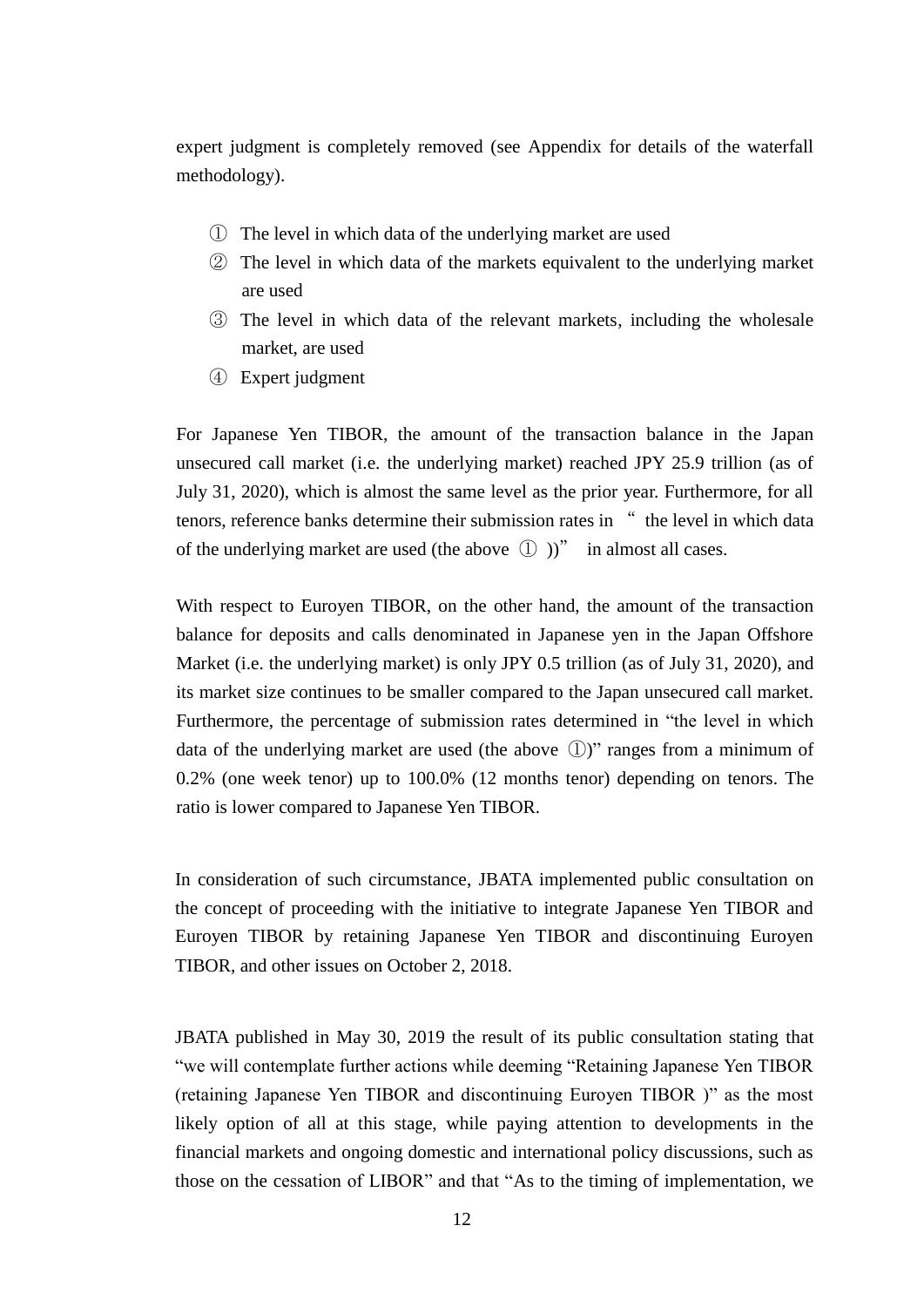currently envision a preparation period of approximately two years following the permanent cessation of LIBOR."

In this respect, FCA made the announcement relating to the future cessation and loss of representativeness of the LIBOR benchmarks on March 5, 2021 and, thereby, it clarified that the timing when all LIBOR settings will either permanently cease to be published or become non-representative may differ depending on currencies and tenors.

JBATA currently considers that the timing of "permanent cessation of LIBOR" described in the result of 1st public consultation means "permanent cessation or loss of representativeness of LIBOR's all currencies and tenors (35 types). "

In addition, if the option of the Retaining Japanese Yen TIBOR is implemented, many respondents supported the preparation period of 1.5 years (18 months) as proposed in 1st public consultation.

In view of the above, JBATA expects that the timing of implementing Retaining Japanese Yen TIBOR, if adopted, would be at the end of December 2024. In the future, JBATA will plan to seek comments on whether to implement Retaining Japanese Yen TIBOR, the specifics of the reform and timing through public consultation.

As for both Japanese Yen TIBOR and Euroyen TIBOR, there is no case where the "expert judgement (above  $(4)$ )" was used to calculate and determine reference rates during the period between the implementation of the JBA TIBOR reform on July 24, 2017 and the date as of the self-assessment. Submission rates have been calculated and determined based on various data including actual transaction data in the underling market and other relevant data.

#### $\triangleright$  Principle 8 Hierarchy of Data Inputs

JBATA sets out the following waterfall methodology as the hierarchy of data inputs in the Code of Conduct partially revised on February 20, 2017 (and applied from July 24, 2017), and discloses it on the website. The waterfall methodology is a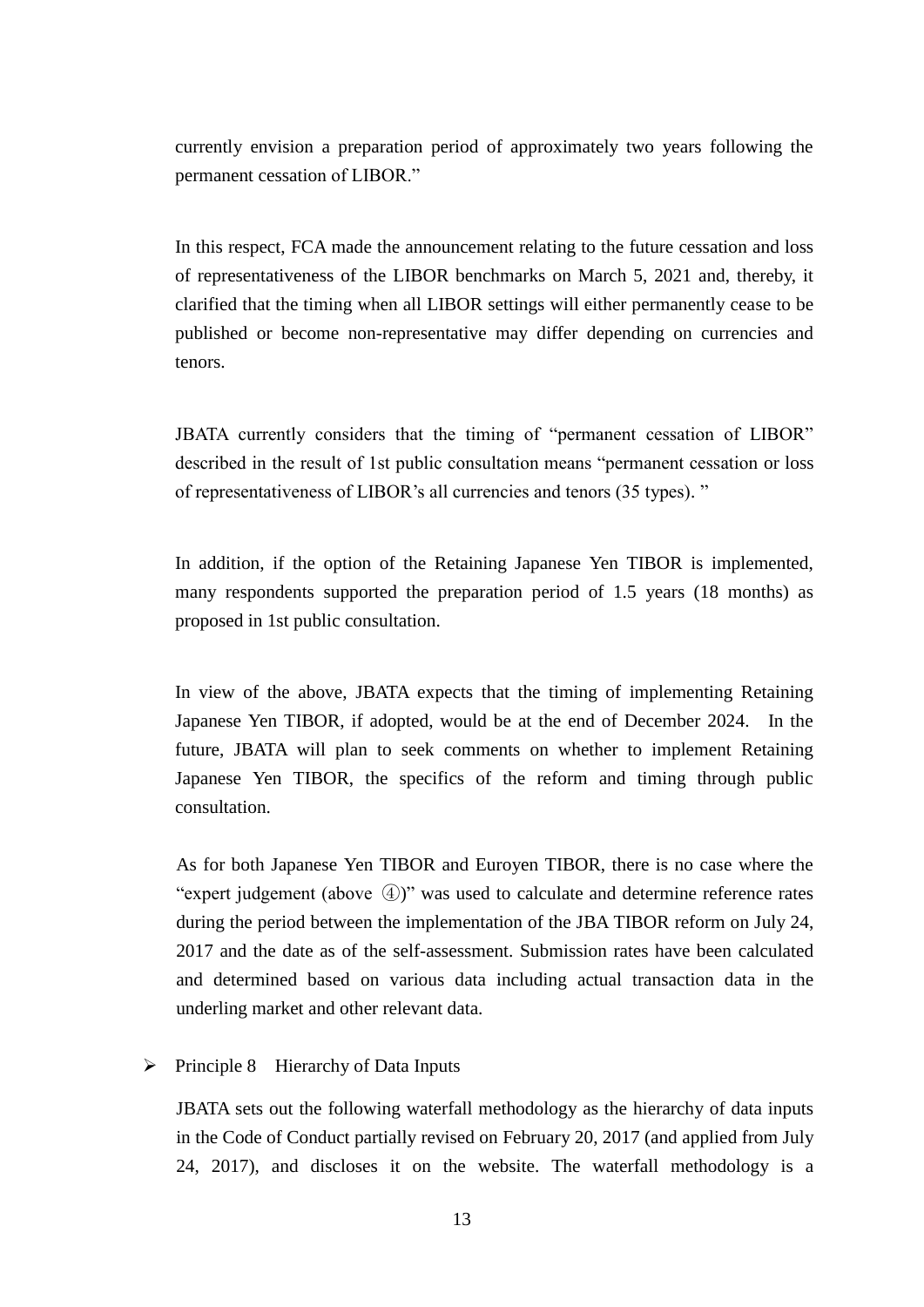mechanism where data of the underlying market placed at the top of the hierarchy are referenced first, followed by data of those relevant markets highly similar to the underlying market (see Appendix for details of the waterfall methodology).

- ① The level in which data of the underlying market are used
- ② The level in which data of the markets equivalent to the underlying market are used
- ③ The level in which data of the relevant markets, including the wholesale market, are used
- ④ Expert judgment
- $\triangleright$  Principle 9 Transparency of Benchmark Determinations

The Code of Conduct partially revised on February 20, 2017 (and applied from July 24, 2017) sets out the waterfall methodology to be used by reference banks in the process for calculating and determining their submission rates. It prescribes that the waterfall methodology is a mechanism where data of the underlying market placed at the top of the hierarchy are referenced first, followed by data of those relevant markets highly similar to the underlying market. The Code of Conduct defining the waterfall methodology is disclosed on JBATA's website (see Appendix for details of the waterfall methodology).

- ① The level in which data of the underlying market are used
- ② The level in which data of the markets equivalent to the underlying market are used
- ③ The level in which data of the relevant markets, including the wholesale market, are used
- ④ Expert judgment

Rates submitted by reference banks are the sole data sources used in the JBA TIBOR determination process and published through the service provider<sup>8</sup>. The JBA TIBOR and the rates submitted by reference banks, including the two highest quotes and the two lowest quotes excluded from the calculation of the JBA TIBOR, are available to

 $\overline{a}$ 

<sup>8</sup> From April 1, 2019, JBATA terminated the simultaneous publication of rates submitted by reference banks and JBA TIBOR. The rates will be published three months after JBA TIBOR is published.

http://www.jbatibor.or.jp/english/news/tibor\_7.html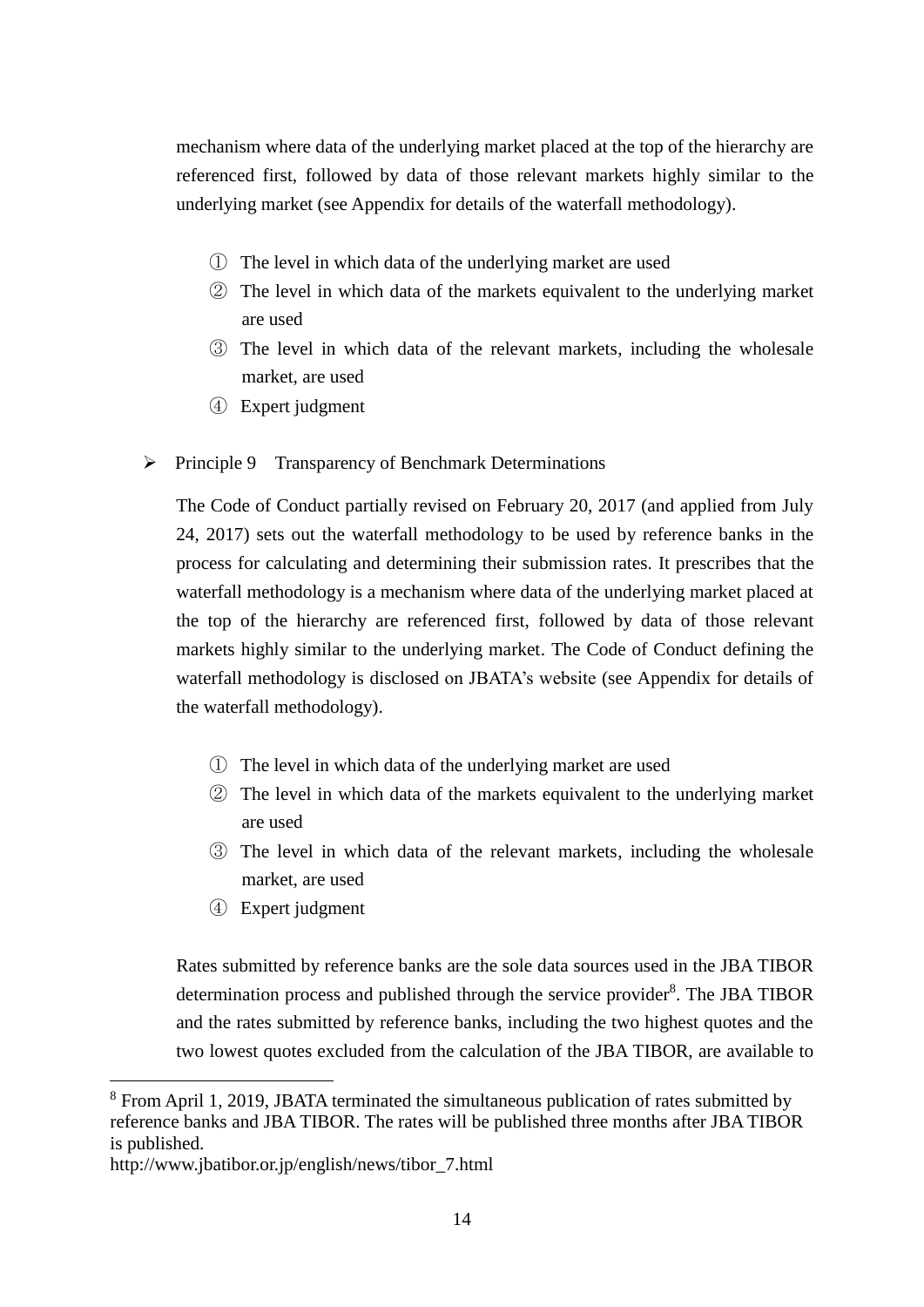users and related regulatory authorities.

JBATA also publishes on an annual basis the breakdown (in percentage) of data factored in the calculation of each reference bank's submission rates (March every year).

Rates submitted by reference banks are currently published simultaneously with JBA TIBOR. However, from April 1, 2019, such simultaneous publication will be terminated, and they will be published three months after JBA TIBOR is published.

### $\triangleright$  Principle 10 Periodic Review

JBATA stipulates in the Operational Rules that the definition of the JBA TIBOR, the benchmark calculation and determination process to appropriately reflect the "underlying interest" which JBA TIBOR seeks to measure, and inquiries/complaints, etc. by third parties shall be assessed and reviewed on a periodic basis. The Operational Rules are disclosed on the website and JBATA is conducting such periodic assessments and reviews accordingly.

JBATA also analyzes, among other things, the volume and market share of transactions executed by reference banks in the Japan unsecured call market, the Japan Offshore Market and other relevant markets based on actual transaction data collected from reference banks and other information, and then conducts a periodic review in light of changes in market conditions to assess whether it is necessary to revise the calculation methodology of JBA TIBOR (and such a periodic review has been conducted March every year). Where necessary, public consultation will be performed to change the calculation methodology.

The Operational Rules sets out the criteria for carrying out public consultation, the required notification period for such a review on the website (three months prior to the effective date) and the decision making process (such a review shall be decided by the Board of Directors after discussion at the Administration Committee and confirmation by the Oversight Committee), and is disclosed on the website.

To date, there has been no feedback or complaint from third parties requiring review of JBA TIBOR's calculation methodology.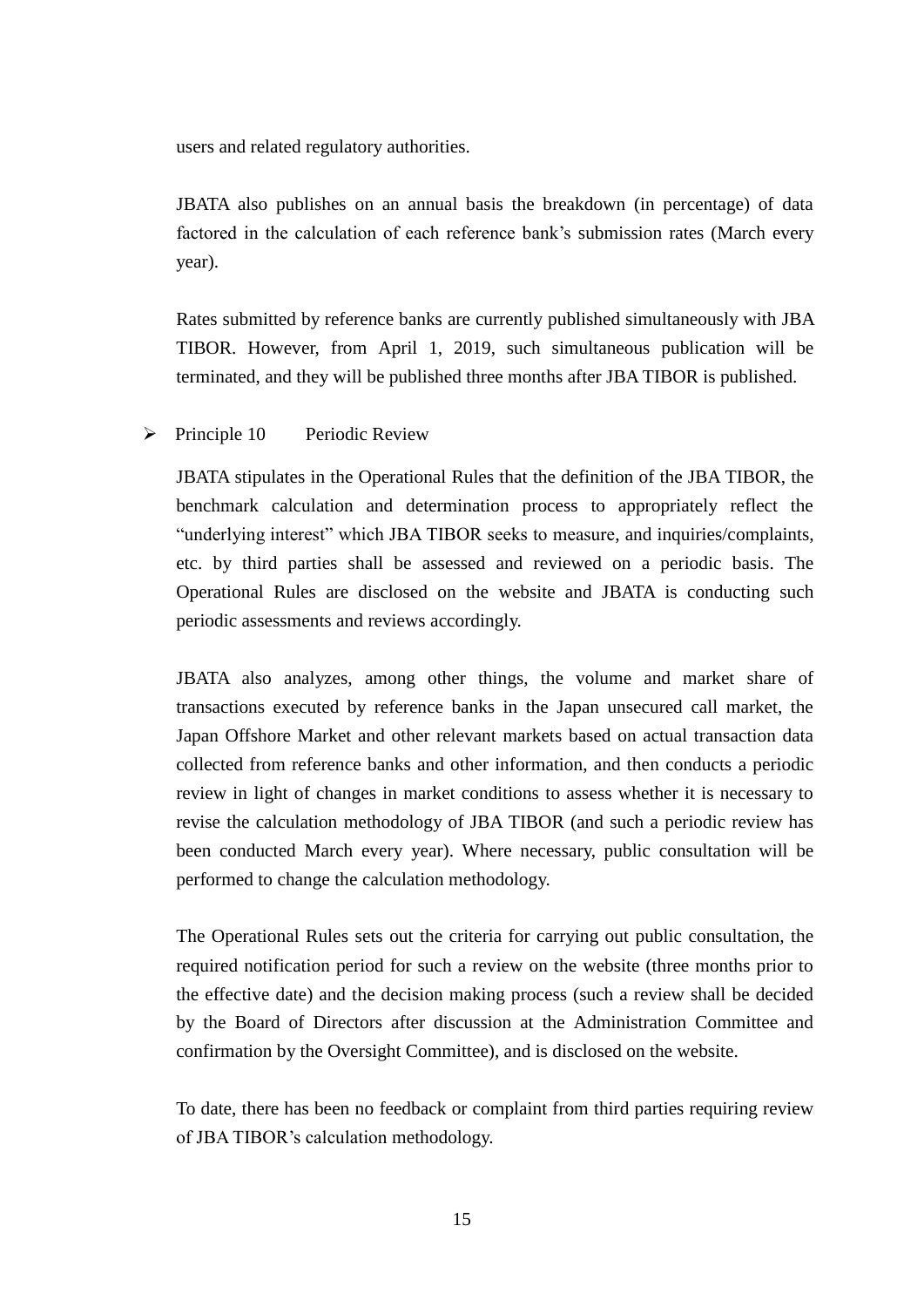Taking into account the status of using JBA TIBOR, a total of seven tenors (i.e. 4 months, 5 months, 7 months, 8 months, 9 months, 10 months and 11 months) were discontinued from the publication of April 1, 2015, and the 2 month tenor was discontinued from the publication of April 1, 2019.

- $\Diamond$  Quality of the Methodology
	- $\triangleright$  Principle 11 Content of the Methodology

"Underlying interest" which JBA TIBOR seeks to measure is indicated explicitly by, among other things, the name of the benchmark as described in Article 1 of the Operational Rules (i.e. "JBA TIBOR (Tokyo Interbank Offered Rate))" and by the definition prescribed in Article 4 (i.e. "rate which reference banks deem as prevailing market rates, assuming transactions between prime banks on the Japan unsecured call market (the Japan Offshore Market in case of the Euroyen TIBOR) as of 11:00 a.m."), and JBA TIBOR is calculated as the simple average of interest rates submitted by reference banks which excludes two highest quotes and two lowest quotes from reference banks.

JBATA provides for the JBA TIBOR calculation methodology, including the definition of important terms (e.g. prime bank), in the JBA TIBOR Operational Rules, etc. and discloses them on the website.

In particular, the Code of Conduct partially revised on February 20, 2017 (and applied from July 24, 2017) sets out the waterfall methodology to be used by reference banks in the process for calculating and determining their submission rates. It prescribes that the waterfall methodology is a mechanism where data of the underlying market placed at the top of the hierarchy are referenced first, followed by data of those relevant markets highly similar to the underlying market. The Code of Conduct prescribing the waterfall methodology is disclosed on JBATA's website (see Appendix for details of the waterfall methodology).

- ① The level in which data of the underlying market are used
- ② The level in which data of the markets equivalent to the underlying market are used
- ③ The level in which data of the relevant markets, including the wholesale market, are used
- ④ Expert judgment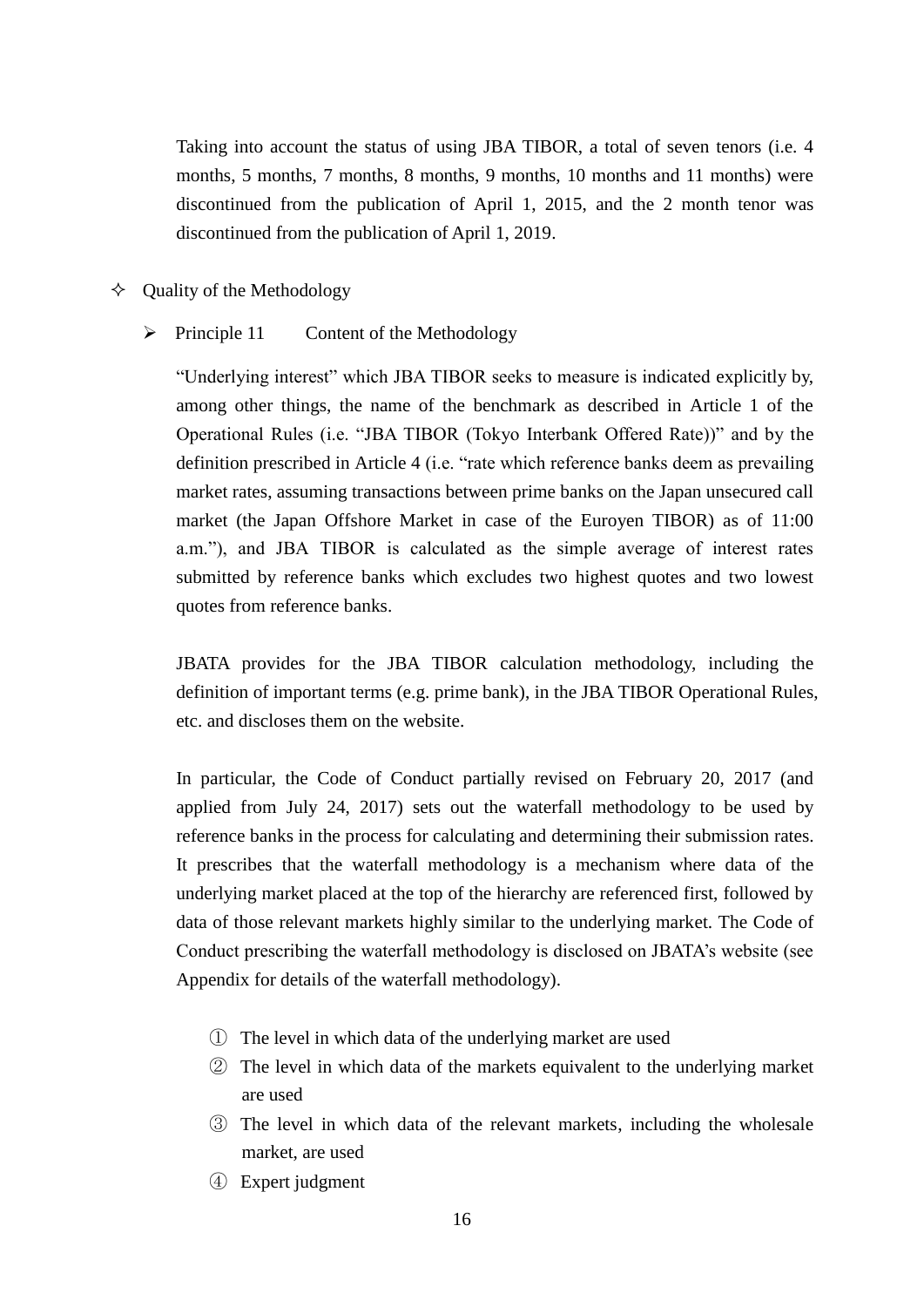Furthermore, in preparation for those cases where it becomes difficult for JBATA to calculate and publish JBA TIBOR against its intention because, for example, related facilities are affected by disaster, a power outage or other similar events take place, an extreme market stress occurs and the number of the reference banks decreases; JBATA has established the Contingency Plan for JBA TIBOR Publication and the Policy on Treatment of Revisions to JBA TIBOR Official Rates on May 31, 2017 (and started its application from July 24, 2017), clarifying actions to be taken for the inappropriate calculation of JBA TIBOR official rates and reference banks' submission rates.

JBATA also analyzes the volume and market share of transactions executed by reference banks in the Japan unsecured call market, the Japan Offshore Market and other relevant markets based on actual transaction data collected from reference banks and other information, and then conducts a periodic review in light of changes in market conditions to assess whether it is necessary to review the calculation methodology of JBA TIBOR (and such a periodic review has been conducted in every March since 2015). Where necessary, public consultation will be conducted to review the calculation methodology.

With respect to public consultation, the Operational Rules sets out, among other things, the criteria for carrying out public consultation, the required notification period for such a review on the website (three months prior to the effective date) and the decision making process (such a review shall be decided by the Board of Directors after discussion at the Administration Committee and confirmation by the Oversight Committee), and is disclosed on the website.

JBATA seeks application for, and selects reference banks every year. The criteria for selecting reference banks and reasons for cancelling the designation of the reference bank status are prescribed in the Operational Rules.

In order to enhance the quality of the JBA TIBOR calculation method, JBATA takes following actions, including the JBA TIBOR reform:

(1) Introduction of minimum data criteria

The Code of Conduct partially amended on July 4, 2014 (and applied from October 6, 2014) stipulates that where unsecured call transactions ("Euroyen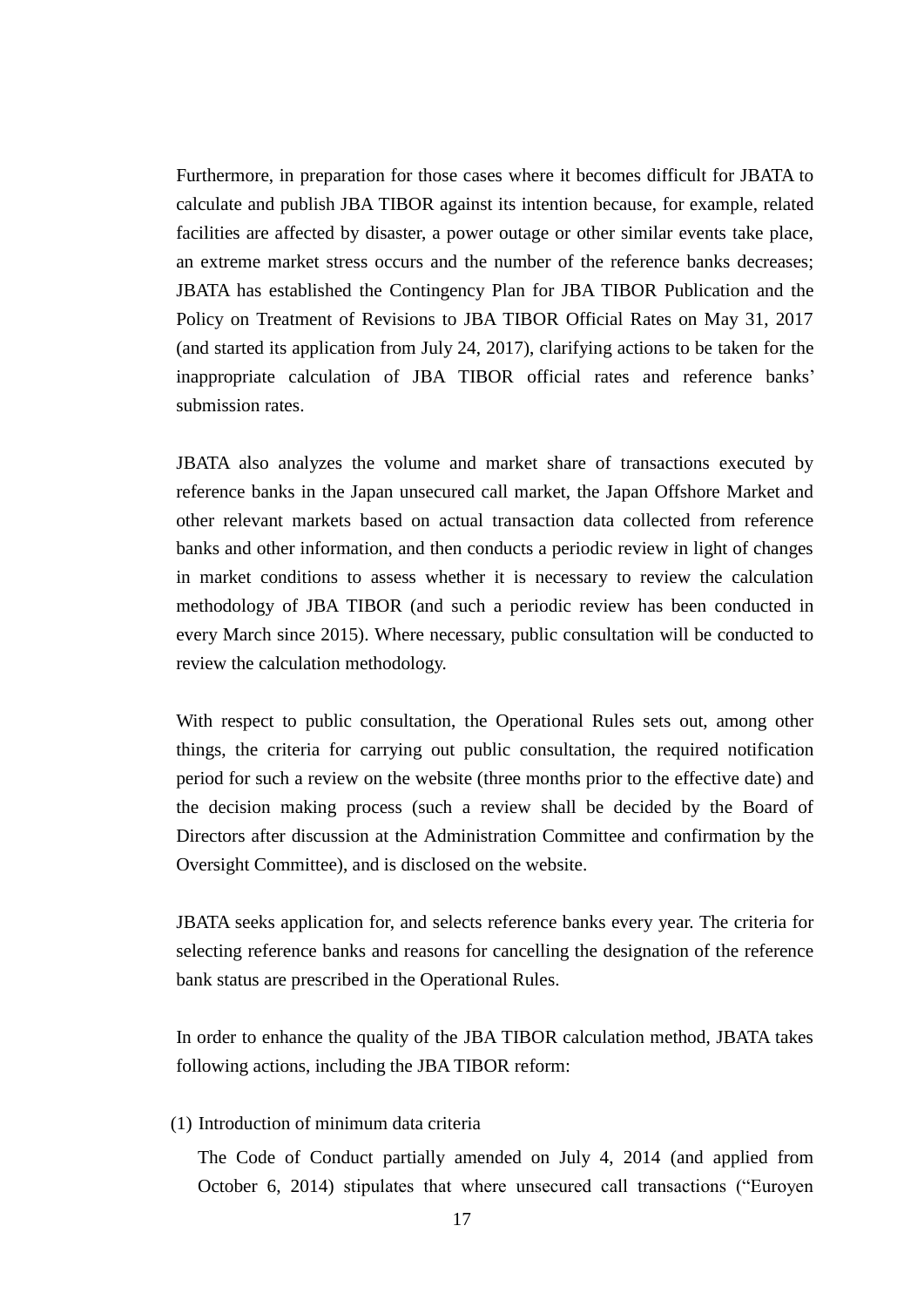transactions" in case of Euroyen TIBOR) between prime banks are observable, reference banks must take such transactions into consideration.

(2) Clarification of criteria for use of expert judgment

For clarification, the Code of Conduct partially amended on July 4, 2014 (and applied from October 6, 2014) sets out specific criteria for the use of expert judgment.

(3) Clarification of the procedure for overseas financial institutions to apply for a reference bank and the selection procedure

The Operational Rules was partially revised on March 2, 2015 (and applied from April 1, 2015), stipulating that when the applying bank is located in a jurisdiction outside of Japan, any issues which may arise from its location should be considered in the selection process.

(4) Standardization and clarification of the processes for calculating and determining reference banks' submission rates through implementation of the JBA TIBOR reform

In order to make the JBA TIBOR a benchmark that is "better anchored in actual transactions", the Code of Conduct was partially amended on February 20, 2017 (and applied from July 24, 2017), standardizing and clarifying the processes for calculating and determining reference banks' submission rates.

In particular, the waterfall methodology which applies prioritization when referencing actual transaction data (i.e. places the highest priority on the underlying market data, followed by data of those relevant markets highly similar to the underlying market) was introduced, and reference banks are calculating and determining their submission rates using a calculation method that does not give rise to arbitrariness since July 24, 2017.

 $\triangleright$  Principle 12 Changes to the Methodology

JBATA has established, and discloses on the website, the Operational Rules setting out procedures for changes in the definitions or calculation methods of the JBA TIBOR, including criteria for carrying out public consultation, the required notification period for such changes on its website (three months prior to the effective date), and the decision making process (such changes shall be decided by the Board of Directors after discussion at the Administration Committee and confirmation by the Oversight Committee).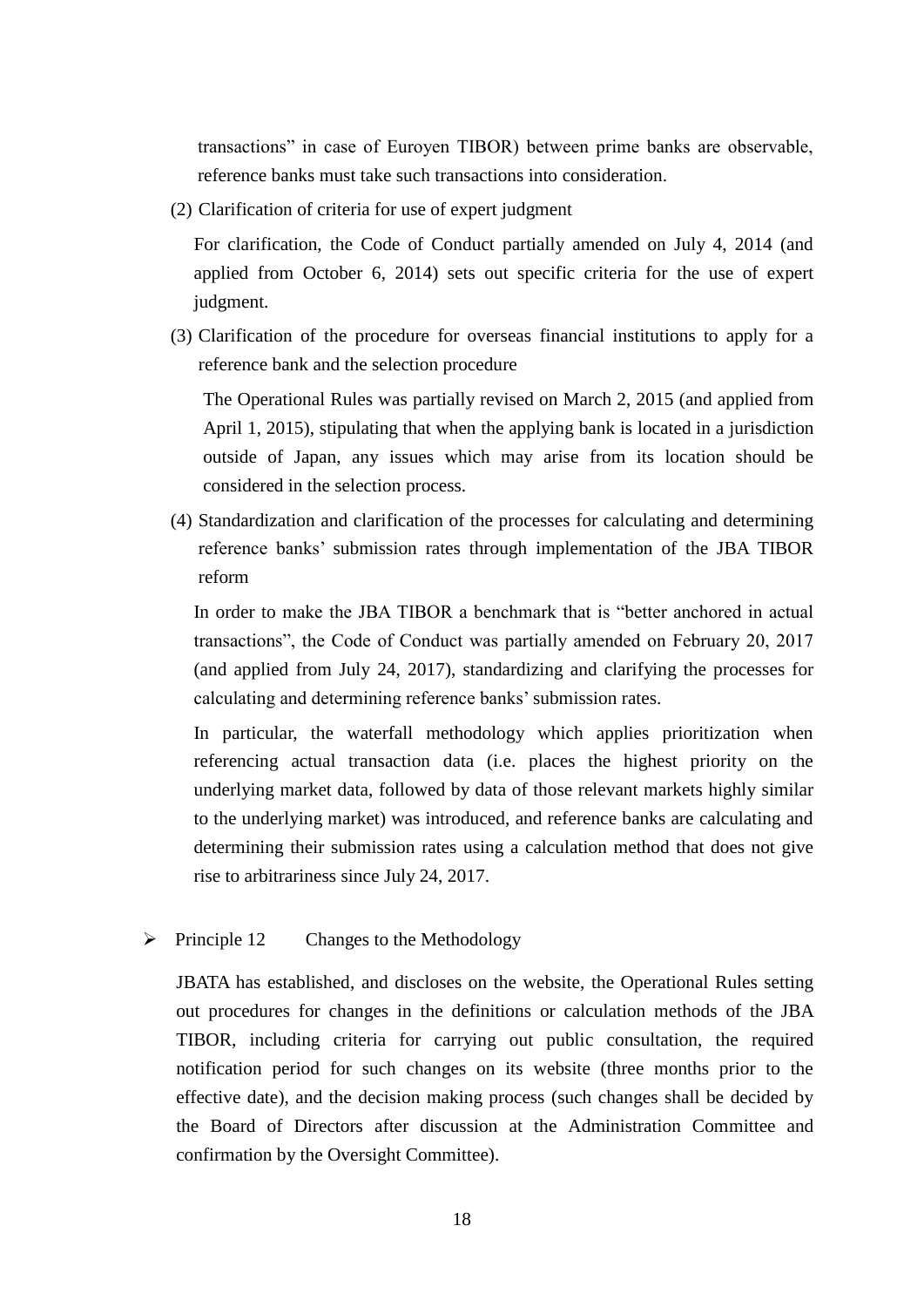These procedures are followed when partially revising the JBA TIBOR Operational Rules etc. which sets out the JBA TIBOR calculation methodology.

Specifically, when partially revising the JBA TIBOR Operational Rules, etc. dated February 20, 2017 as part of the JBA TIBOR reform, public consultation was carried out three times  $(1<sup>st</sup>$  consultation during the period between December 2014 and February 2015;  $2<sup>nd</sup>$  consultation during the period between August to November 2015; and  $3<sup>rd</sup>$  consultation during the period from November to December 2016) to seek comments from various stakeholders (e.g. users).

In the following situations, changes to the definitions or calculation methods of the JBA TIBOR are to be considered.

- There is a structural change in the Japan unsecured call market or the Japan Offshore Market which requires any change to the definition or calculation methodology, etc. of the JBA TIBOR, and such a situation continues over a certain period of time or it is unlikely that the situation will recover soon.
- The underlying interest which the JBA TIBOR measures is no longer commonly used or is no longer functioning and therefore is considered to be not fulfilling any more its role as a basis of a credible benchmark, and such a situation continues over a certain period of time or it is unlikely that the situation will recover soon.
- In light of changes in the users' needs or actual market conditions, JBATA determines that it is necessary to make a change.

(History of revisions to the Operational Rules and the Code of Conduct)

- Partial revisions to the Code of Conduct on July 4, 2014 (applied from October 6, 2014)
- Partial revisions to the Operational Rules and the Code of Conduct on March 2, 2015 (applied from April 1, 2015)
- Partial revisions to the Operational Rules and the Code of Conduct on November 26, 2015 (applied from November 26, 2015)
- Partial revisions to the Operational Rules and the Code of Conduct on February 20, 2017 (applied from July 24, 2017)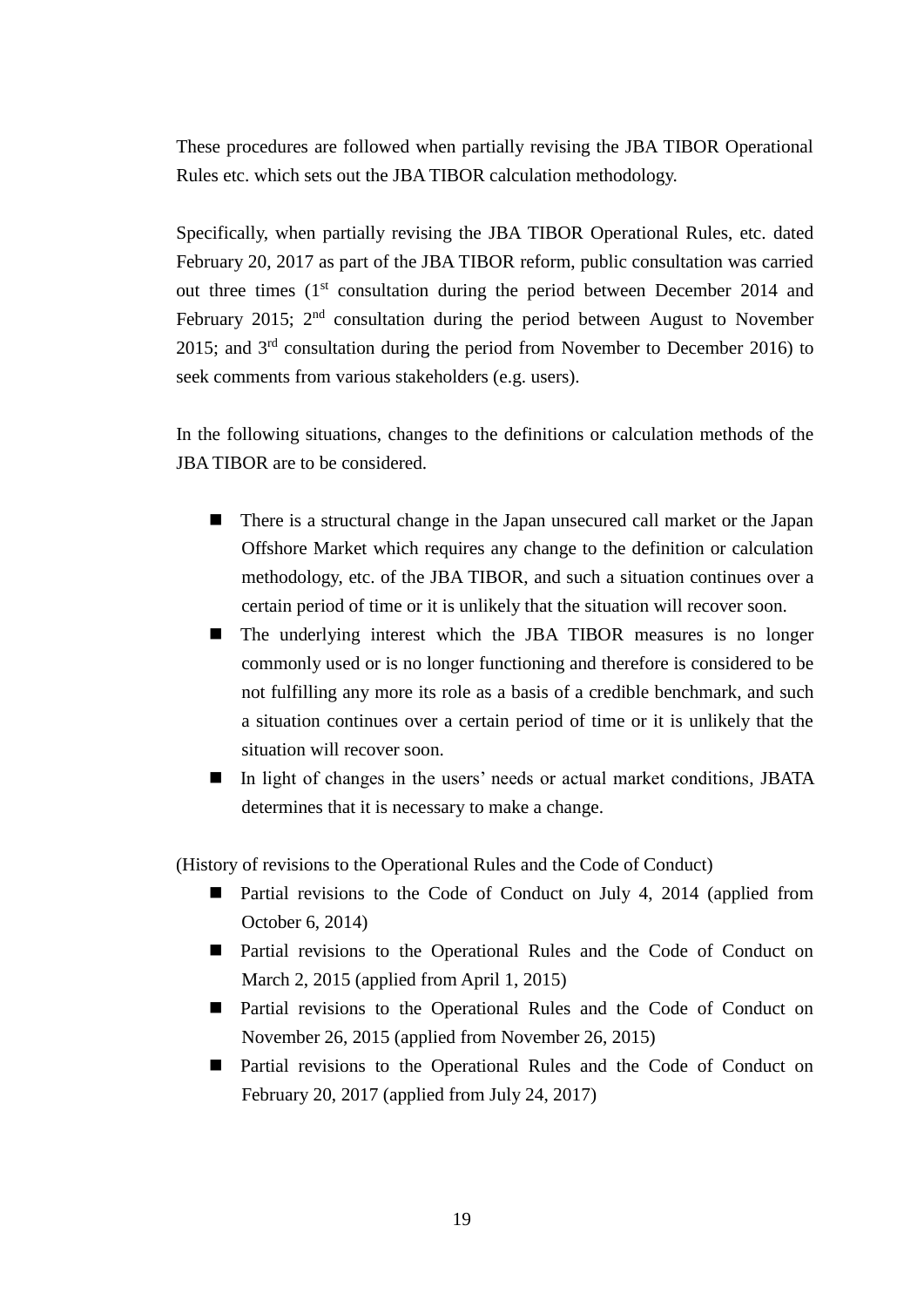#### $\triangleright$  Principle 13 Transition

JBATA has established, and disclosed on its website, the Operational Rules stipulating processes for ceasing the JBA TIBOR publication.

In addition, JBATA recommends on its website updated April 1, 2014, users of JBA TIBOR to agree on a "fall-back" provision as an alternative arrangement or measure to prepare for the situation where the JBA TIBOR has not been published.

JBATA established the policies and procedures for the transition on March 19, 2020 in consideration of the deliberations made at "Cross-Industry Committee on Japanese Yen Interest Rate Benchmarks" which was established by the Bank of Japan on August 1, 2018 to consider transition to JPY risk-free rate and international discussions by the International Swaps and Derivatives Association (ISDA) on the robustness of contracts for fallback plans in the event that publication of IBORs are permanently ceased. These policies and procedures are published on the website of JBATA. If the option of Retaining Japanese Yen TIBOR would be implemented, it would be desirable that appropriate alternative benchmarks that meet the needs of using JBA TIBOR be identified prior to the implementation.

JBATA will continue its discussions on this issue drawing on the discussions on other IBORs, keeping in mind the timeline to implement the option of Retaining Japanese Yen TIBOR. In the future, JBATA will conduct a public consultation and outreach to relevant parties.

 $\triangleright$  Principle 14 Submitter Code of Conduct

JBATA has established, disclosed on its website, and implemented the Code of Conduct setting out, as described below, rules to be complied with and necessary procedures to be established by reference banks in connection with their rate submission.

Set out the waterfall methodology to standardize and clarify the process for calculating and determining reference banks' submission rates. The waterfall methodology is a mechanism where data of the underlying market placed at the top of the hierarchy are referenced first, followed by data of those relevant markets highly similar to the underlying market.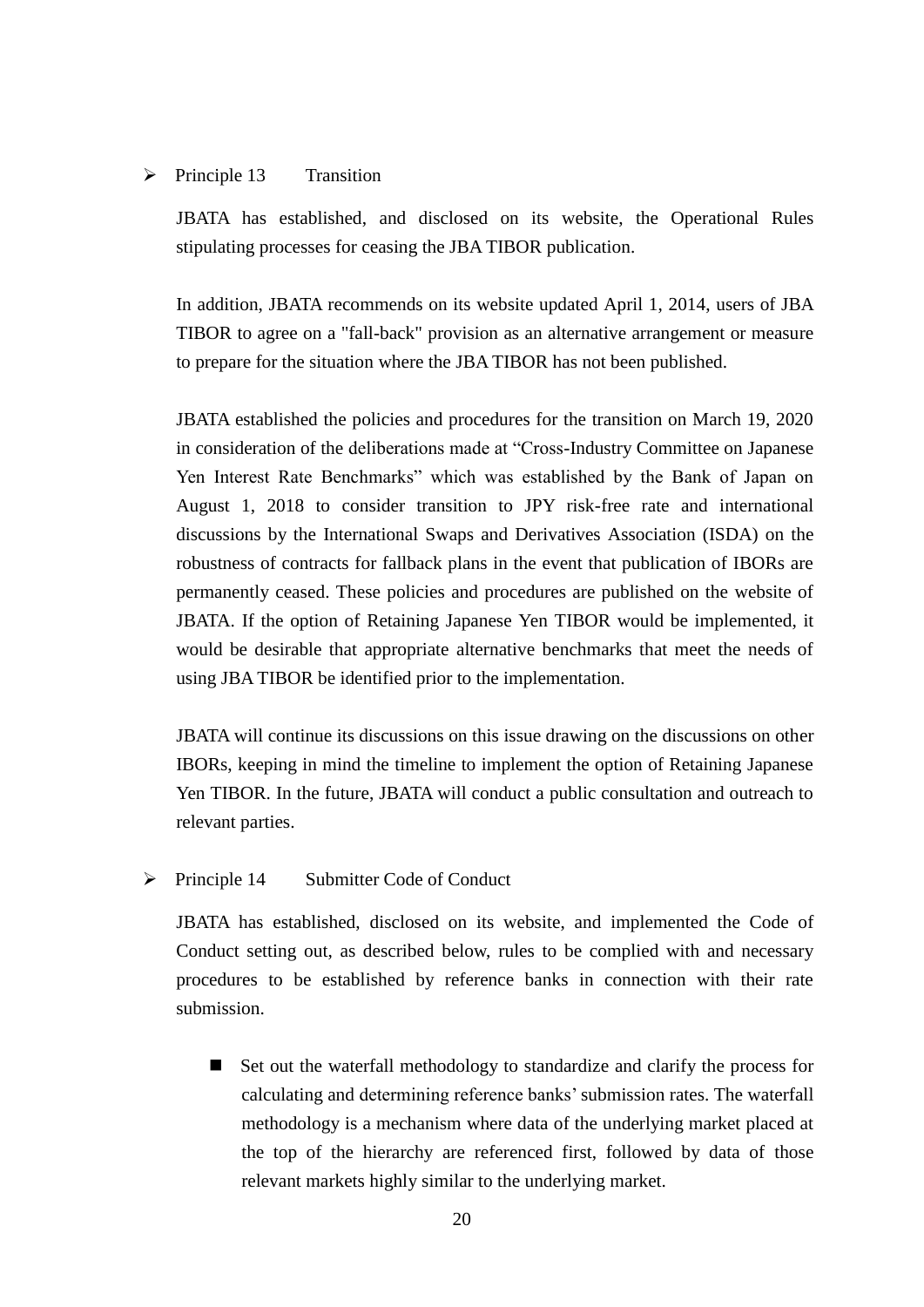- Establish a framework that ensures appropriate rate submissions, including the criteria for selecting submitters and reporting to JBATA
- Establish a framework for managing conflicts of interest, including an appropriate information barrier from personnel engaging in trading activities
- Establish a framework for prohibiting exchange/adjustments, etc. of information regarding rate submissions
- Establish a procedure for accountability regarding the rationale for rate submissions
- Establish a procedure for retaining communication records regarding rate submissions
- Conduct internal and external audits
- Establish a procedure for escalating problems, when identified, to JBATA
- Obligation for holding in-house training
- Obligation for cooperation in reviewing the administrative flow resulting from a change to the service provider, etc.
- Obligation for cooperation for inquiries from and investigation by JBATA in connection with rate submissions
- Obligation for establishing internal policies and procedures

Furthermore, JBATA supervises reference banks through monitoring of, among other things, their compliance with the Code of Conduct as follows:

- $\blacksquare$  Monitoring of submission rates
- $\blacksquare$  Monitoring of the establishment of internal rules
- $\blacksquare$  Monitoring of the implementation of in-house training
- $\blacksquare$  Monitoring of the results of internal and external audits
- On-site monitoring of the extent of compliance with the Code of Conduct
- $\triangleright$  Principle 15 Internal Controls over Data Collection

Currently, only rates submitted by reference banks are used to calculate JBA TIBOR and JBATA does not collect data from external parties. Accordingly, this Principle is determined to be not applicable to our assessment.

JBATA reviews the calculation of the rates submitted by reference banks to ensure their accuracy on a daily basis as well as the Oversight Committee monitors the appropriateness of reference rates.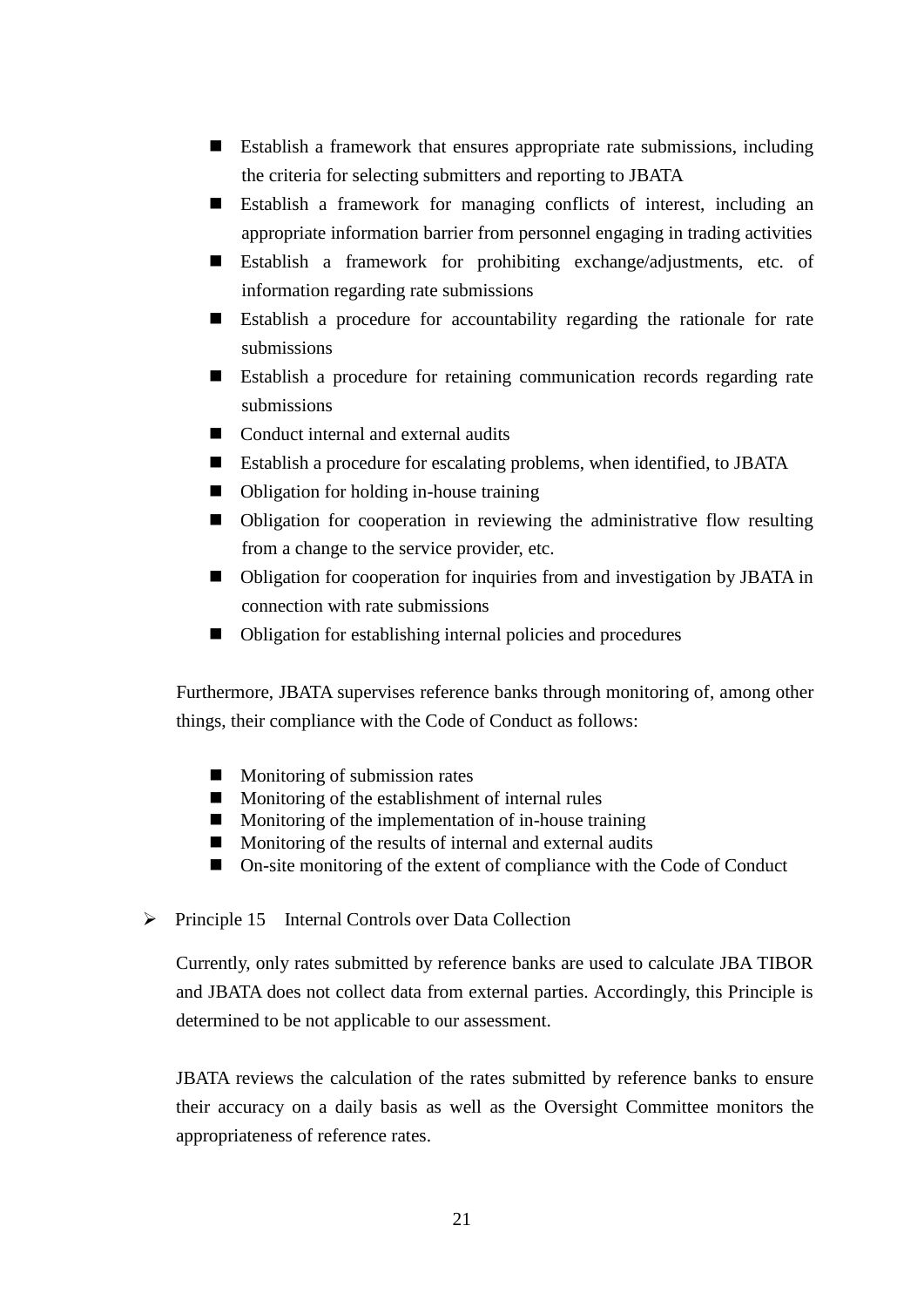## $\triangle$  Accountability

## $\triangleright$  Principle 16 Complaints Procedures

The JBATA's Operational Rules and the Complaints Consultation Management Rule of JBATA set out management of complaints from users or other beneficiaries, in relation to the JBA TIBOR determination. Also, JBATA discloses information on a liaison that responses to complaints/consultation on its website.

The liaison established within the JBA TIBOR Oversight Committee Office receives inquiries and complaints regarding the JBA TIBOR via phone and e-mail and periodically reports the status of receipt of such inquiries/complaints and actions taken to address them to the Oversight Committee.

The Oversight Committee monitors the status of receipt of complaints/consultation and actions taken to address them by the liaison, and assesses the appropriateness thereof.

Records of those complaints/consultation, etc. received and addressed by the liaison are retained for five years as required by the Operational Rules.

 $\triangleright$  Principle 17 Audits

As required by the Operational Rules to conduct internal and external audits on an annual basis, in principle, JBATA has been carrying out internal and external audits every year from the fiscal year 2014.

Results of the internal and external audit are reported to the Board of Directors and the Oversight Committee, and the overview of the results have been disclosed on the website (Between July and Augustevery year).

> Principle 18 Audit Trail

Pursuant to the Operational Rules, JBATA retains the following evidence required by the IOSCO Principles for five years.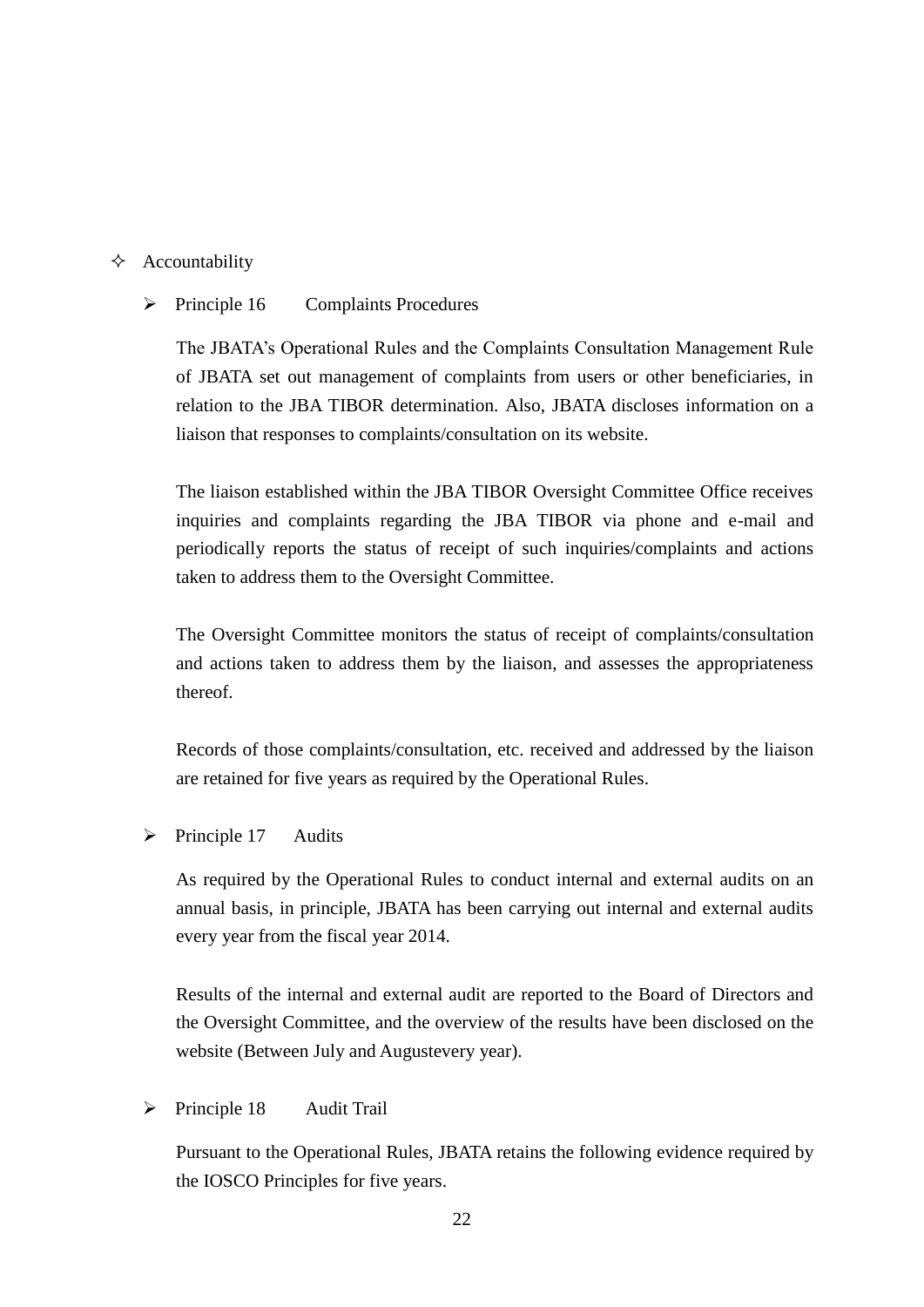- Submission rates and publication rates
- Records for the use of expert judgment if JBATA has used it in determining the rate of the JBA TIBOR
- Documents, etc. submitted from reference banks to JBATA based on the Code of Conduct
- Records of communications with reference banks and the service provider in connection with the determination of official rates
- Records that identify those persons who are involved in the relevant activities at JBATA and the service provider
- Feedbacks and complaints, etc. from external parties with respect to overall JBA TIBOR administration
- Records of internal and external audits
- Records for actions taken if any unusual actions have been taken in determining the rate of the JBA TIBOR

Furthermore, in the Code of Conduct, JBATA requires reference banks to retain the following evidence required by the IOSCO Principles for five years.

- $\blacksquare$  The content of filing to JBATA with respect to submitters
- The nature of inquiries/complaints, etc. regarding rate submissions, and records as to how such inquiries/complaints, etc. have been addressed
- Materials regarding the problem of conflicts of interest in relation to rate submissions
- Exposures to products, etc. referencing the JBA TIBOR (on a basis of the entire bank, individual traders or individual desks)
- Documents relating to the determination of reference rates, and data referenced in determining reference rates, etc.
- Communication records relating to rate submissions
- Records of internal and external audits
- $\blacksquare$  Records of in-house training
- Records as to how inquiries from, and investigation, by JBATA with respect to rate submissions have been addressed
- Records of revisions to internal policies and procedures
- Principle 19 Cooperation with Regulatory Authorities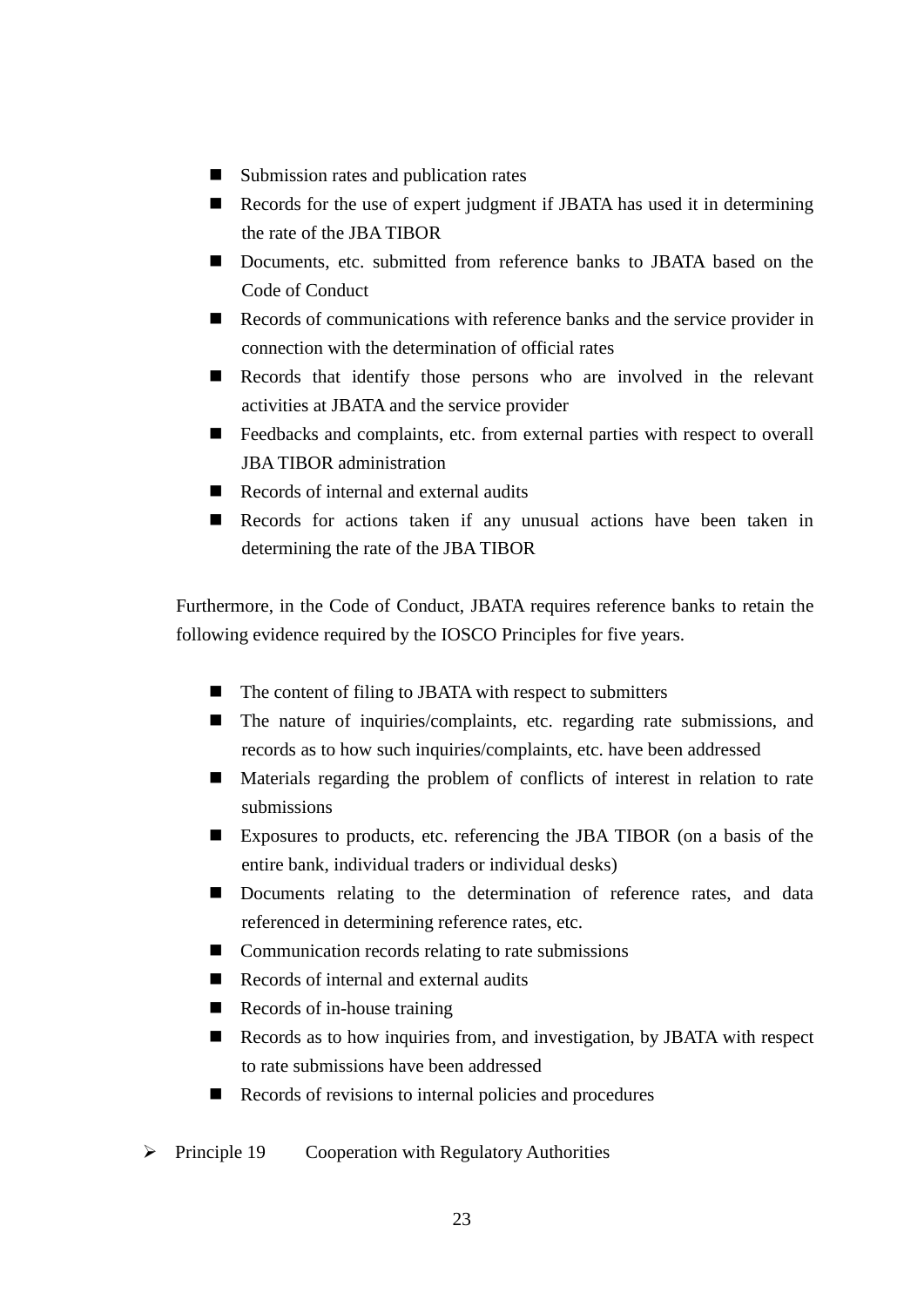JBATA is designated as a specified financial benchmark administrator under the Financial Instruments and Exchange Act and works closely with regulatory authorities.

The JBATA's Operational Rules set forth that JBATA shall cooperate with relevant regulatory authorities by submitting and reporting records and audit results regarding the JBA TIBOR calculation and other relevant information immediately upon their request.

Also, JBATA appropriately cooperates with, and addresses, the IOSCO, including the review of the extent of compliance with the IOSCO Principles.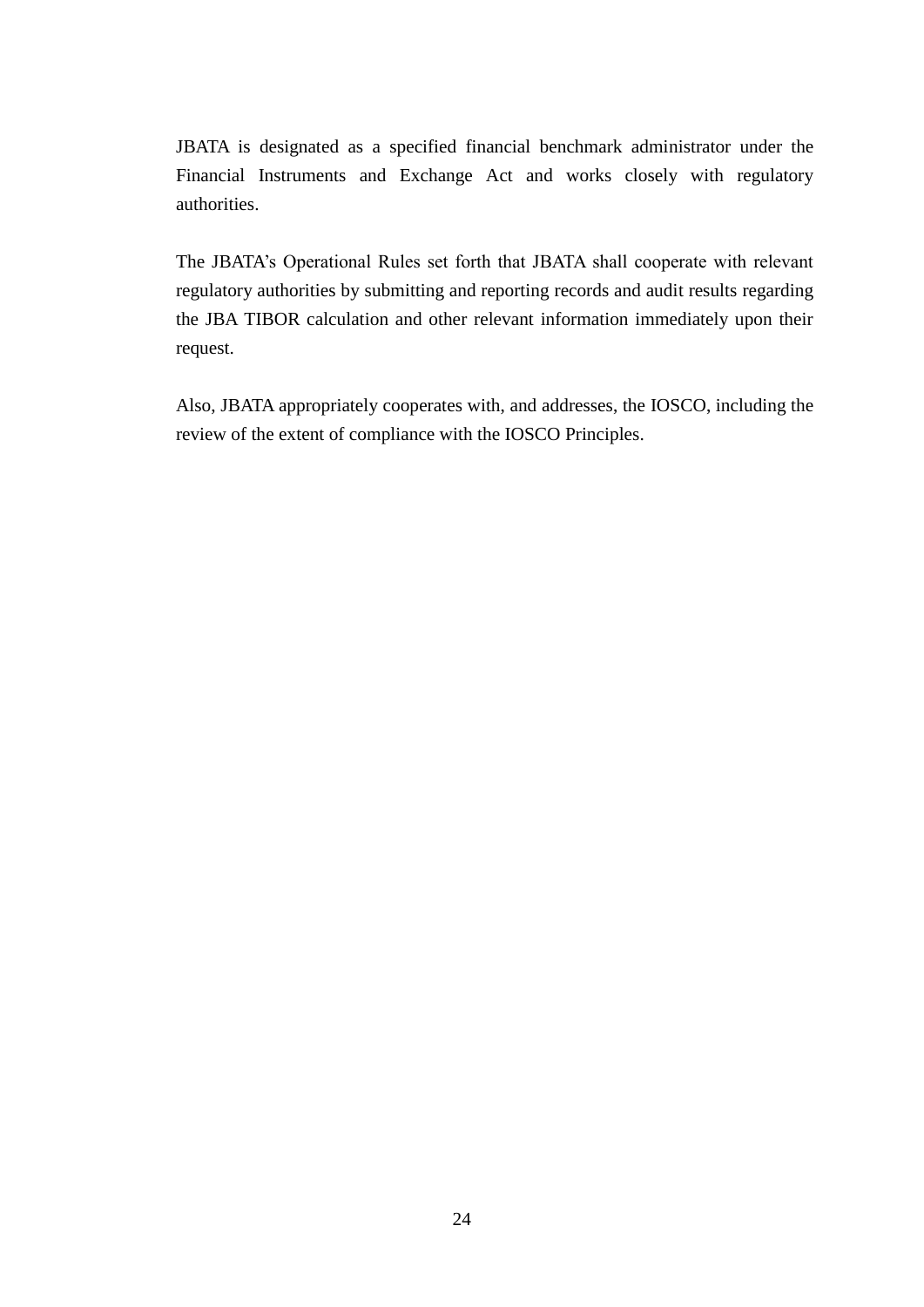(Appendix) Details of the Waterfall Methodology

| wateriall methodology for Japanese yen TIBOR                                    |                                    |                                                                                                         |  |  |
|---------------------------------------------------------------------------------|------------------------------------|---------------------------------------------------------------------------------------------------------|--|--|
| 1st Level Data in the observable unsecured call market                          |                                    |                                                                                                         |  |  |
| $1-1$                                                                           | Unsecured<br>Call<br>Actual        | · Rates in observable actual transactions data are weighted averaged                                    |  |  |
|                                                                                 | transactions                       | to arrive at a reference rate.                                                                          |  |  |
| $1 - 2$                                                                         | Committed<br>of<br>Quotes          | · Of Committed Quotes presented by brokers based on which                                               |  |  |
|                                                                                 | <b>Unsecured Call transactions</b> | transactions are committed to be executed, those relating to                                            |  |  |
|                                                                                 |                                    | offered rates are weighted averaged to arrive at a reference rate.                                      |  |  |
| $1 - 3$                                                                         | Indicative<br>of<br>Quotes         | A change from the previous business day in the mean rate of                                             |  |  |
|                                                                                 | <b>Unsecured Call transactions</b> | quotes presented by brokers is referenced.                                                              |  |  |
|                                                                                 |                                    | (A change from the previous day in the mean rate of quotes is                                           |  |  |
|                                                                                 |                                    | added/deducted to/from the reference rate submitted on the                                              |  |  |
|                                                                                 |                                    | previous day to arrive at the reference rate of the day.)                                               |  |  |
| $1-4$                                                                           | Linear Interpolation               | · If a reference rate of an adjacent tenor is calculated in line with the                               |  |  |
| (1)                                                                             |                                    | sub-tier [1-1], the linear interpolation method is applied to arrive                                    |  |  |
|                                                                                 |                                    | at a reference rate.                                                                                    |  |  |
| $1-4$                                                                           | Retroactive Use of actual          | · Date back day by day up to the number of business days                                                |  |  |
| (2)                                                                             | transactions data                  | separately defined by JBATA, and if a reference rate is calculated                                      |  |  |
|                                                                                 |                                    | in line with the sub-tier [1-1] in a business day, that reference rate                                  |  |  |
|                                                                                 |                                    | is determined as a reference rate of the day.                                                           |  |  |
| $1-4$                                                                           | Linear interpolation based on      | · If a reference rate of an adjacent tenor is calculated in line with the                               |  |  |
| (3)                                                                             | retroactively-used<br>actual       | sub-tier $[1-1]$ or $[1-4(2)]$ , the linear interpolation method is                                     |  |  |
|                                                                                 | transactions data                  | applied to arrive at a reference rate.                                                                  |  |  |
| 2nd Level Data in the observable Japan Offshore Market and Interbank NCD market |                                    |                                                                                                         |  |  |
| $2 - 1$                                                                         | Data in the Japan Offshore         | The treatment under the sub-tiers from $[1-1]$ to $[1-4(3)]$ are applied                                |  |  |
|                                                                                 | Market,<br>Data<br>in<br>the       | mutatis mutandis.                                                                                       |  |  |
|                                                                                 | Interbank NCD market               |                                                                                                         |  |  |
|                                                                                 |                                    | 3rd Level Data in the observable NCD market (other than the Interbank NCD market), large term deposits, |  |  |
|                                                                                 |                                    | short-term government bonds market, GC repos market and OIS market                                      |  |  |
|                                                                                 | Data in the NCD market             | · With respect to the following data, reference a change from the                                       |  |  |
|                                                                                 | (other than the Interbank          | previous business day. (Respective changes from the previous                                            |  |  |
|                                                                                 | NCD market), Large Term            | business day in the following data ① to 5 are added to, or                                              |  |  |
|                                                                                 | short-term<br>Deposits,            | deducted from, the reference rate submitted on the previous day                                         |  |  |
|                                                                                 | government bonds market,           | in accordance with the method predetermined by JBATA to arrive                                          |  |  |
|                                                                                 | GC repos market and OIS            | at a reference rate of the day.)                                                                        |  |  |
|                                                                                 | market                             | Actual transactions in the NCD market (other than the<br>$\bigcirc$                                     |  |  |
|                                                                                 |                                    | Interbank NCD market)                                                                                   |  |  |

1. Waterfall methodology for Japanese yen TIBOR

- ② Actual transactions in large term deposits
- ③ Quotes in the short-term government bonds market
- ④ Quotes in the GC repos market
- ⑤ Quotes in the OIS market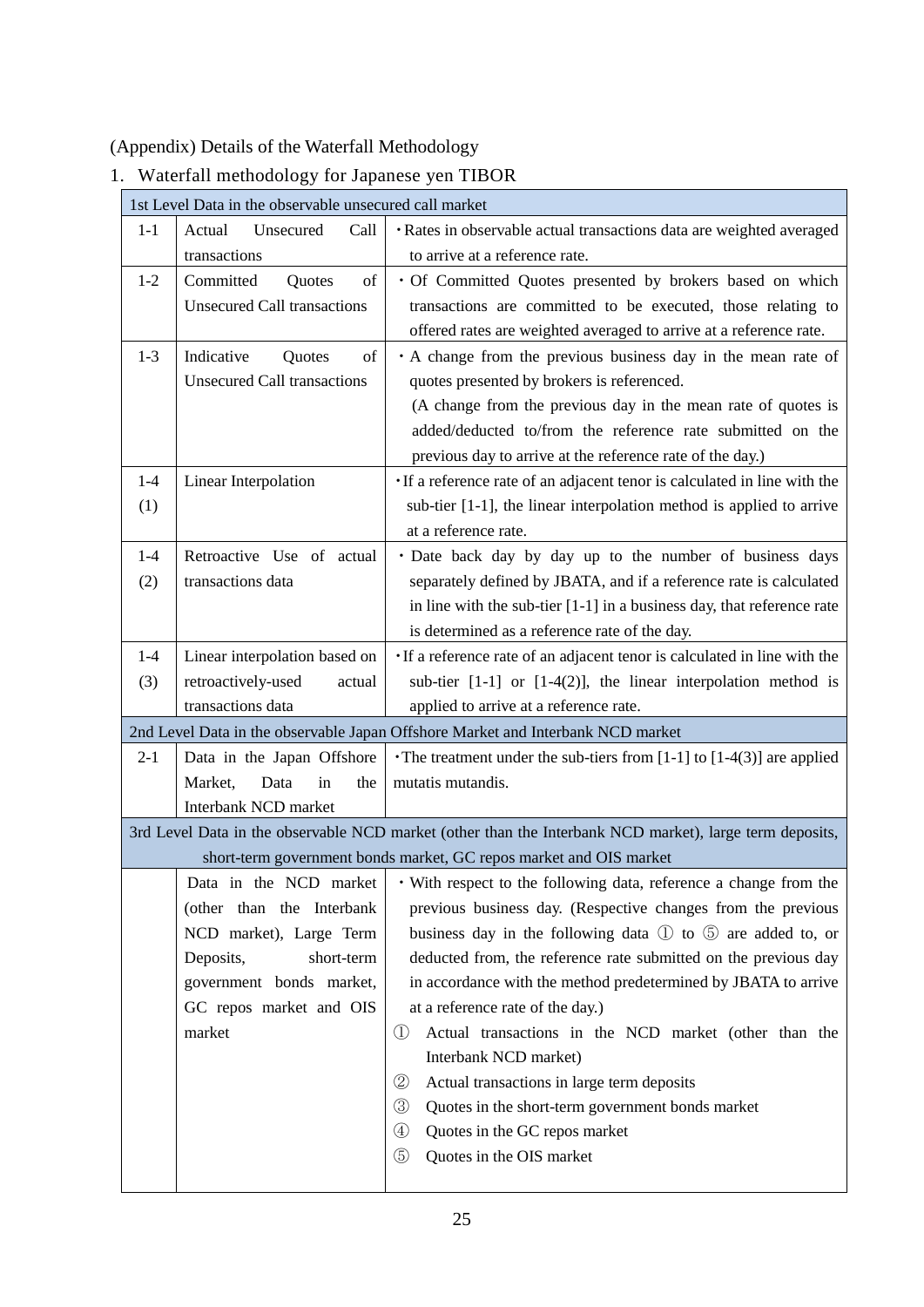| 4th Level Expert Judgment |                                                                                              |  |  |
|---------------------------|----------------------------------------------------------------------------------------------|--|--|
|                           | A rate is submitted based on expert judgment by a Person Responsible for Rate Submission and |  |  |
|                           | Staff Performing Rate Submission Tasks at reference banks.                                   |  |  |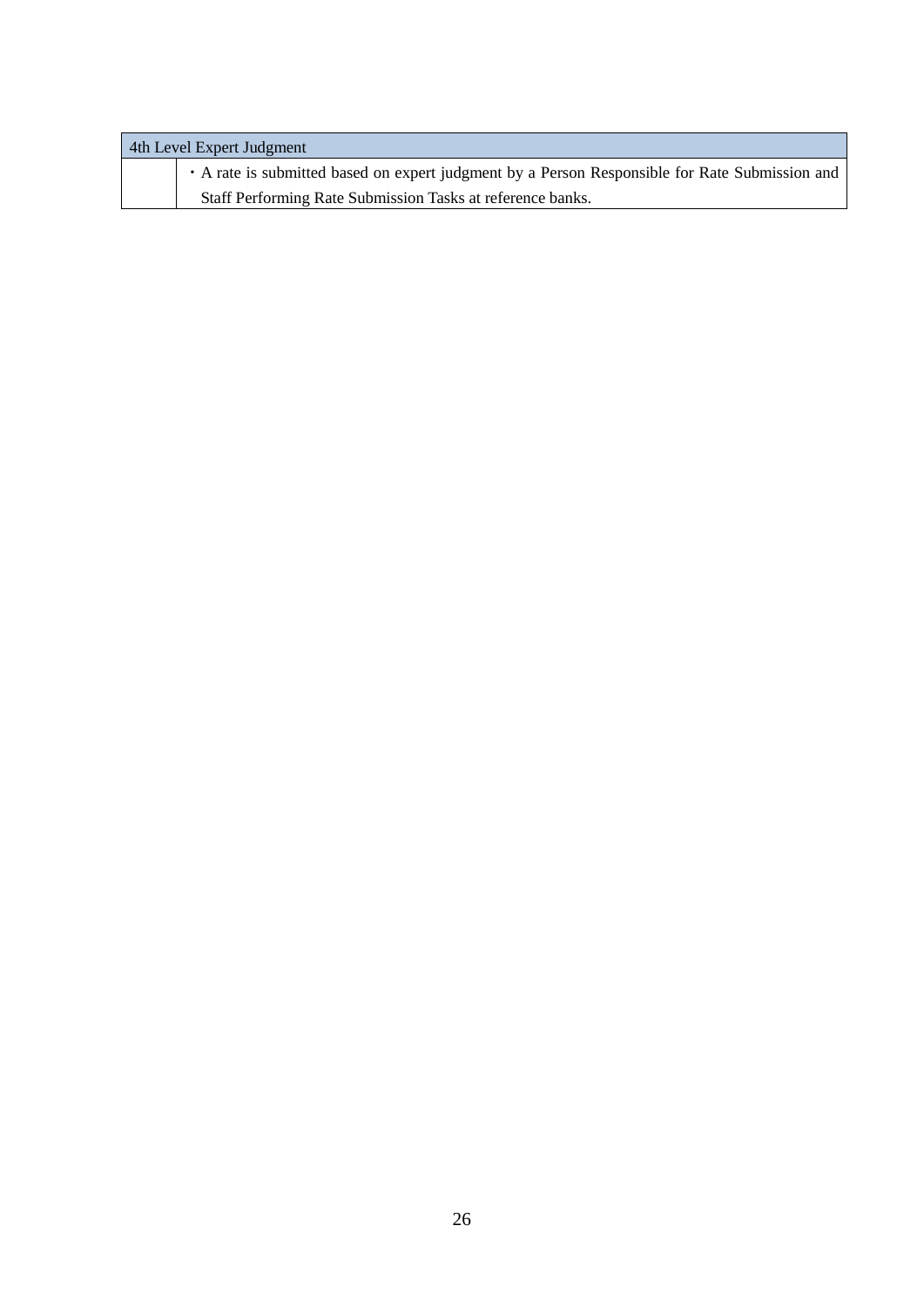| 1st Level Data in the observable unsecured call market |                                    |                                                                                                             |  |  |
|--------------------------------------------------------|------------------------------------|-------------------------------------------------------------------------------------------------------------|--|--|
| $1-1$                                                  | <b>Actual Euroyen transactions</b> | · Rates in observable actual transactions data are weighted averaged                                        |  |  |
|                                                        |                                    | to arrive at a reference rate.                                                                              |  |  |
| $1 - 2$                                                | Committed<br>of<br><b>Ouotes</b>   | · Of Committed Quotes presented by brokers based on which                                                   |  |  |
|                                                        | Euroyen transactions               | transactions are committed to be executed, those relating to                                                |  |  |
|                                                        |                                    | offered rates are weighted averaged to arrive at a reference rate.                                          |  |  |
| $1 - 3$                                                | Indicative Quotes of Euroyen       | A change from the previous business day in the mean rate of                                                 |  |  |
|                                                        | transactions                       | quotes presented by brokers is referenced.                                                                  |  |  |
|                                                        |                                    | (A change from the previous day in the mean rate of quotes is                                               |  |  |
|                                                        |                                    | added/deducted to/from the reference rate submitted on the                                                  |  |  |
|                                                        |                                    | previous day to arrive at the reference rate of the day.)                                                   |  |  |
| $1-4$                                                  | Linear Interpolation               | If a reference rate of an adjacent tenor is calculated in line with the                                     |  |  |
| (1)                                                    |                                    | sub-tier [1-1], the linear interpolation method is applied to arrive                                        |  |  |
|                                                        |                                    | at a reference rate.                                                                                        |  |  |
| $1-4$                                                  | Retroactive Use of actual          | · Date back day by day up to the number of business days                                                    |  |  |
| (2)                                                    | transactions data                  | separately defined by JBATA, and if a reference rate is calculated                                          |  |  |
|                                                        |                                    | in line with the sub-tier $[1-1]$ in a business day, that reference rate                                    |  |  |
|                                                        |                                    | is determined as a reference rate of the day.                                                               |  |  |
| $1-4$                                                  | Linear interpolation based on      | · If a reference rate of an adjacent tenor is calculated in line with the                                   |  |  |
| (3)                                                    | retroactively-used<br>actual       | sub-tier $[1-1]$ or $[1-4(2)]$ , the linear interpolation method is                                         |  |  |
|                                                        | transactions data                  | applied to arrive at a reference rate.                                                                      |  |  |
|                                                        |                                    | 2nd Level Data in the observable unsecured call market and Interbank NCD market                             |  |  |
| $2 - 1$                                                | observable<br>the<br>Data<br>in    | The treatment under the sub-tiers from $[1-1]$ to $[1-4(3)]$ are applied                                    |  |  |
|                                                        | unsecured call market, Data        | mutatis mutandis.                                                                                           |  |  |
|                                                        | in the Interbank NCD market        |                                                                                                             |  |  |
|                                                        |                                    | 3rd Level Data in the observable NCD market (other than the Interbank NCD market), large term deposits,     |  |  |
|                                                        |                                    | short-term government bonds market, GC repos market and OIS market                                          |  |  |
|                                                        |                                    | Data in the NCD market $\cdot$ With respect to the following data, reference a change from the              |  |  |
|                                                        | (other than the Interbank          | previous business day. (Respective changes from the previous                                                |  |  |
|                                                        | NCD market), Large Term            | business day in the following data $\mathbb D$ to $\mathbb S$ are added to, or                              |  |  |
|                                                        | Deposits,<br>short-term            | deducted from, the reference rate submitted on the previous day                                             |  |  |
|                                                        | government bonds market,           | in accordance with the method predetermined by JBATA to arrive                                              |  |  |
|                                                        | GC repos market and OIS            | at a reference rate of the day.)                                                                            |  |  |
|                                                        | market                             | Actual transactions in the NCD market (other than the<br>$\cup$                                             |  |  |
|                                                        |                                    | Interbank NCD market)<br>$^{\small{\textcircled{\small{2}}}}$<br>Actual transactions in large term deposits |  |  |
|                                                        |                                    | ③<br>Quotes in the short-term government bonds market                                                       |  |  |
|                                                        |                                    | $^{\small{\textcircled{\footnotesize{1}}}}$<br>Quotes in the GC repos market                                |  |  |
|                                                        |                                    | (5)<br>Quotes in the OIS market                                                                             |  |  |
|                                                        |                                    |                                                                                                             |  |  |
|                                                        |                                    |                                                                                                             |  |  |

# 2. Waterfall methodology for Euroyen TIBOR